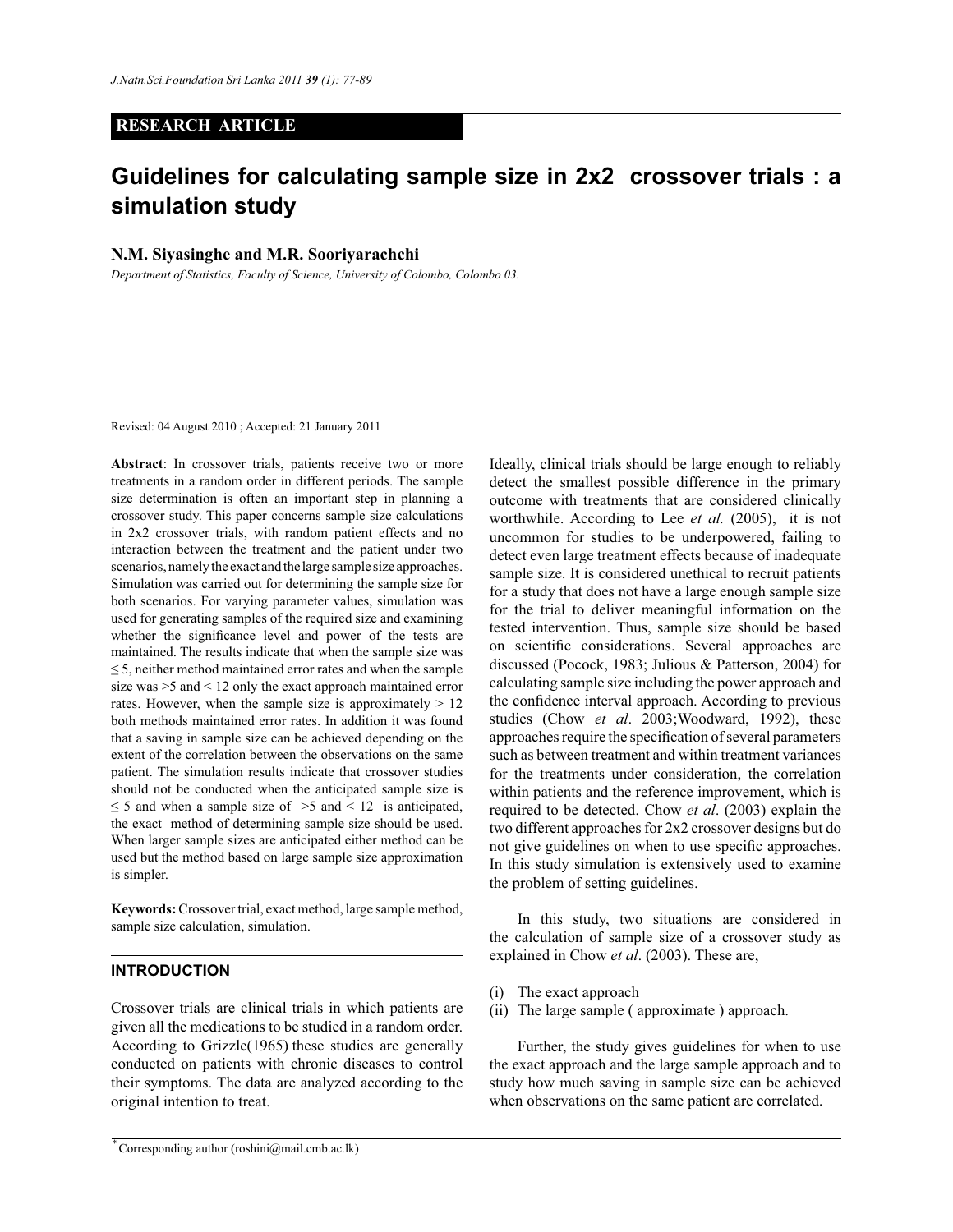*Mixed model used*: In clinical trials, it is common to assume that the patients respond consistently to treatments. However, the assumption is invalid if the patients vary randomly in their responses to the drug. For this type of situation, a random subject effects model where the subject effect is considered to be random and the treatment and period effects are considered to be fixed has to be considered (Brown & Prescott, 2006).

 Chow *et al*. (2003) have explained how to calculate the sample size in a crossover design using either of the two approaches, namely the exact and the approximate. In this paper a similar  $2 \times 2$  crossover design comparing mean responses for two groups is considered.

 In the first approach the test statistic is based on the Student's t distribution, whereas in the second approach the test statistic is based on the normal distribution. In the exact approach, the sample size depends on the degrees of freedom. The calculation of sample size is therefore not straightforward. The same calculation can be done without difficulty if the approximate approach, which is based on the normal approximation, is used. Values of the inverse t distribution function need to be determined for calculating the sample sizes for the exact approach. This 2 is done by using the approximation given in Cooke *et al*. m 2 (1982). The criteria used for determining the method to m be used for calculating sample size is based on which method maintains power and significance level.

Let  $Y_{ijk}$  be the response observed from the  $j<sup>th</sup>$  (j= 1,2,..,n) subject in the i<sup>th</sup> sequence (i = 1,2) under  $k<sup>th</sup>$  treatment (k=1,2). The model considered is  $Y_{ijk} = \mu + t_k + p_i + s_{ijk} + e_{ijk}$ , where  $\mu$  is the overall mean,  $t_k$  is the k<sup>th</sup> treatment effect,  $p_i$  is the i<sup>th</sup> sequence  $\qquad \begin{aligned} \mathsf{Y}_{2j2} = \mu_2 + \mathsf{p}_2 + \mathsf{S}_{2j2} + \mathsf{e}_{2j2} \end{aligned}$ (period) effect,  $S_{ijk}$  is the random effect of the j<sup>th</sup> subject in the i<sup>th</sup> sequence under k<sup>th</sup> treatment and  $e_{ijk}$  is the error term corresponding to the  $j<sup>th</sup>$  subject in the  $i<sup>th</sup>$  sequence under k<sup>th</sup> treatment.

The following mixed model is used.

$$
Y_{ijk}=\mu+t_k+p_i+s_{jk}+e_{jk}\qquad \qquad \ldots (1)
$$

In this study equal anotation of patients to treath Here, treatment effect and period effect are considered as fixed effects and subject effect as random. m In this study equal allocation of patients to treatment

Then define the following notation. r<br>T

Since  $\mu$  is a constant, we can take  $\mu_k = \mu + t_k$ . So the new model is;

..................(3)

$$
Y_{ijk} = \mu_k + p_i + s_{jk} + e_{jk}
$$
...(2)

 Here it is assumed that there is no treatment by period interaction, since a simple hypothesis test can be used only under this assumption. The subject effects  $S_{ij1}$ ,  $S_{ij2}$  are assumed to be independent and identically distributed as bivariate normal random variables with mean 0 and covariance matrix

$$
\Sigma = \begin{bmatrix} \sigma_{\text{BT}}^2 & \rho \sigma_{\text{BT}} \sigma_{\text{BR}} \\ \rho \sigma_{\text{BT}} \sigma_{\text{BR}} & \sigma_{\text{BR}}^2 \end{bmatrix}
$$

subjects in the treated and reference groups. where  $\sigma_{BT}^2$  is the variance between patients for the 'treated' group,  $\sigma_{BR}^2$  is the variance between patients for the 'reference' group and  $\rho$  is the correlation between

with mean 0 and variance – covariance matrix  $\sum$ . It is So,  $S_{ii}$  and  $S_{ii}$  have a bivariate normal distribution assumed that the errors  $e_{ij1}$  and  $e_{ij2}$  are such that

$$
e_{j1} \sim \text{iid } N(0, \sigma_{\text{WT}}^2)
$$
  

$$
e_{j2} \sim \text{iid } N(0, \sigma_{\text{WR}}^2)
$$

 $\mu$ . reference group. where,  $\sigma_{\eta_T}^2$  is the within patient variation for the treated group and  $\sigma_{WR}^2$  is the within patient variation for the

 $\overline{1}$ ,  $\overline{5}$ ,  $\overline{5}$  Consider a group, which gets treatment 1 in the first period and treatment 2 in the second period, then the model can be written as follows,

$$
Y_{1j1} = \mu_1 + p_1 + s_{1j1} + e_{j11}
$$
...(3)

and

$$
Y_{2j2} = \mu_2 + p_2 + s_{2j2} + e_{2j2}
$$
...(4)

0 *Estimation of the mean and variance of the treatment*   $\varepsilon = \mu_1 - \mu_2$  (test-reference). Now take  $d_{ij} = y_{ij1} - y_{ij2}$ crossover trial and this section discusses that procedure. Let  $\varepsilon$  be the measure of treatment difference, then An unbiased estimate for  $\varepsilon$  is given by, *difference*: The method of Chow *et al*. (2003) explains a procedure to measure the treatment difference of a

$$
\hat{\varepsilon} = \frac{1}{2 n} \sum_{i=1}^{2} \sum_{j=1}^{n} d_i \text{ and } \sqrt{\hat{\varepsilon}} = \frac{\sigma_m^2}{2 n},
$$
  
where  $\sigma_m^2 = \sigma_{BT}^2 + \sigma_{BR}^2 - 2\rho \sigma_{BT} \sigma_{BR} + \sigma_{WT}^2 + \sigma_{WR}^2$ 

value of  $\sigma^2$ <sub>m</sub> and it is determined by the assumed values In practice, there is no In practice, there is no prior information regarding the of  $\sigma_{BT}^2$ ,  $\sigma_{BR}^2$ ,  $\rho$ ,  $\sigma_{WT}^2$  and  $\sigma_{WR}^2$  and used for sample size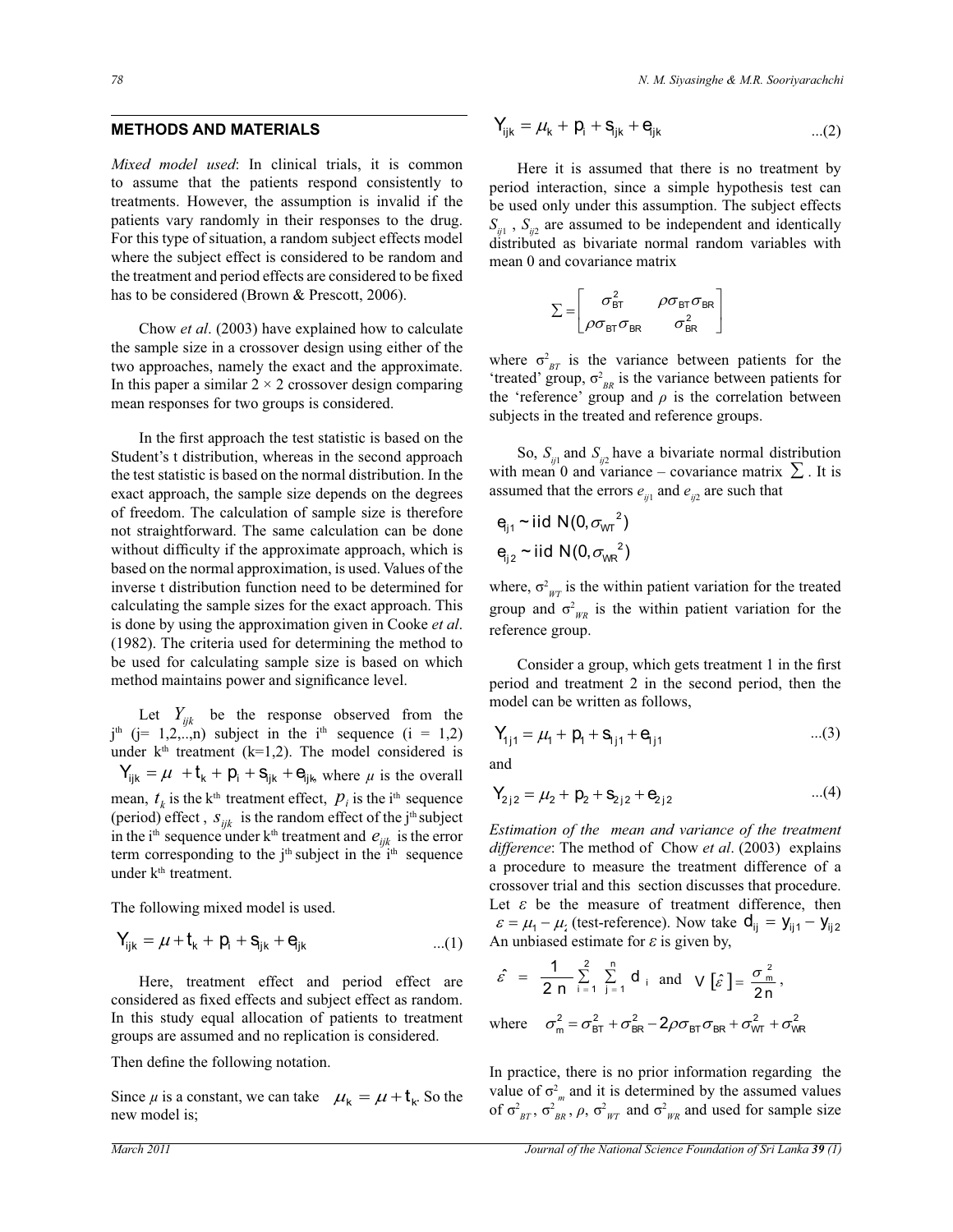calculation at the design stage. Thus it is required to find an unbiased estimate for use in the test statistic at the analysis stage. An unbiased estimate for  $\sigma_m^2$  can be given by,

Var 
$$
(\hat{\varepsilon}) = \hat{\sigma}_m^2 = \frac{1}{2(n-1)} \sum_{i=1}^{2} \sum_{j=1}^{n} (d_{ij} - \overline{d}_{i.})^2
$$
 ...(5)

where

Ĭ.

*Estimating sample size*: The null hypothesis  $(H_0)$ :  $\varepsilon = 0$ and the alternative hypothesis  $(H_1)$ :  $\varepsilon \neq 0$  are used to test whether the effect of two treatments is equal or not.

ij n  $j_{i} = \frac{1}{n} \sum_{j=1}^{n} d_j$  $d_{i} = -\frac{1}{n} \sum_{j=1}^{n}$ 1  $=\frac{1}{n}\sum_{j=1}^{n}d_{ij}$ 

, . . . . . . . . . . . . . . ( 6 ) Under  $H_0$ , the test statistic  $\frac{m}{2}$ n ˆ ˆ  $\hat{\sigma}^2$ ε follows a t distribution

with 2n-2 degrees of freedom (Chow *et al*., 2003).

The null hypothesis is rejected at  $\alpha$  level of significance if

$$
\left|\frac{\hat{\varepsilon}}{\hat{\sigma}^2 \sin \left(\frac{\hat{\varepsilon}}{2} + \frac{1}{2} \sin \left(\frac{\hat{\varepsilon}}{2}\right)\right)}\right| > t_{\alpha/2}, \quad \text{and} \quad \text{and} \quad \text{and} \quad \text{and} \quad \text{and} \quad \text{and} \quad \text{and} \quad \text{and} \quad \text{and} \quad \text{and} \quad \text{and} \quad \text{and} \quad \text{and} \quad \text{and} \quad \text{and} \quad \text{and} \quad \text{and} \quad \text{and} \quad \text{and} \quad \text{and} \quad \text{and} \quad \text{and} \quad \text{and} \quad \text{and} \quad \text{and} \quad \text{and} \quad \text{and} \quad \text{and} \quad \text{and} \quad \text{and} \quad \text{and} \quad \text{and} \quad \text{and} \quad \text{and} \quad \text{and} \quad \text{and} \quad \text{and} \quad \text{and} \quad \text{and} \quad \text{and} \quad \text{and} \quad \text{and} \quad \text{and} \quad \text{and} \quad \text{and} \quad \text{and} \quad \text{and} \quad \text{and} \quad \text{and} \quad \text{and} \quad \text{and} \quad \text{and} \quad \text{and} \quad \text{and} \quad \text{and} \quad \text{and} \quad \text{and} \quad \text{and} \quad \text{and} \quad \text{and} \quad \text{and} \quad \text{and} \quad \text{and} \quad \text{and} \quad \text{and} \quad \text{and} \quad \text{and} \quad \text{and} \quad \text{and} \quad \text{and} \quad \text{and} \quad \text{and} \quad \text{and} \quad \text{and} \quad \text{and} \quad \text{and} \quad \text{and} \quad \text{and} \quad \text{and} \quad \text{and} \quad \text{and} \quad \text{and} \quad \text{and} \quad \text{and} \quad \text{and} \quad \text{and} \quad \text{and} \quad \text{and} \quad \text{and} \quad \text{and} \quad \text{and} \quad \text{and} \quad \text{and} \quad \text{and} \quad \text{and} \quad \text{and} \quad \text{and} \quad \text{and} \
$$

The above mentioned hypothesis test will satisfy a power of  $= 1 - \beta$  if  $\frac{11}{c}$ 

$$
\Pr\left[\frac{\hat{\varepsilon} \cdot \varepsilon}{\hat{\sigma}_{m}} > t_{\alpha/2}^{2} \cdot 2n-2}\bigg|_{\varepsilon = \varepsilon_{R}}\right] = 1 - \beta \quad ...(7)
$$

From equations (6) and (7) the corresponding sample size can be obtained by

$$
n = \frac{\left[T_{2n-2}^{-1}\left(1-\frac{\alpha}{2}\right)+T_{2n-2}^{-1}\left(1-\beta\right)\right]^2\hat{\sigma}_m^2}{2\varepsilon_{\hat{k}}^2}
$$
...(8)

[Here  $T_n^{-1}(a)$  indicates the a<sup>th</sup> ordinate of the t distribution, with n degrees of freedom]

When considering the large sample approach, instead of the t distribution, the standard normal distribution is used. Then the formulae for the sample size calculation can be obtained as,

$$
n = \frac{\left[ Z^{-1} \left( 1 - \frac{\alpha}{2} \right) + Z^{-1} \left( 1 - \beta \right) \right]^2 \hat{\sigma}_m^2}{2 \varepsilon_R^2}
$$
...(9)

*Journal of the National Science Foundation of Sri Lanka 39 (1)* March 2011

[Here  $Z^{-1}(a)$  indicates the a<sup>th</sup> ordinate of the standard normal distribution]

#### *Simulation studies*:

(a) Description: In order to satisfy the above mentioned objectives, a simulation study was carried out. For the exact approach, the bisection method was used as the root finding technique for determining the sample size, as described in Press *et al*.(2002). The simulation study was also used for determining whether the type 1 error and the power are maintained, for both approaches. Sample sizes were determined for varying correlations for both approaches, and thereby the saving in sample size with increasing correlation was studied. Finally, based on the results of the simulation study carried out, guidelines are provided for sample size calculation in crossover trials.

 A C programme was written for performing the simulation study. The C language was selected since it is efficient in doing large scale simulations. The first step of the simulation study was to set some practically plausible values for the parameters required (Sooriyarachchi & Whitehead, 1998 ; Whitehead *et al*., 2008). Usually crossover trials are associated with a small sample size, due to comparison of treatments being within patient rather than between patient, and variances within patient being usually smaller than the between variances. The between treatment standard deviation for the treated group ( $\sigma_{BT}$ ) was examined over two values namely, 3 and 4 and the between treatment standard deviation for the reference group ( $\sigma_{\scriptscriptstyle BP}$ ) was set equal to  $\sigma_{\scriptscriptstyle BT}$ , which is often assumed in crossover trials. Two values were assigned for the within patient standard deviation for the treated group ( $\sigma_{wr}$ ) namely, 0.3 and 0.5 and again the within patient standard deviation for the reference group ( $\sigma_{W/R}$ ) set equal to  $\sigma_{wr}$ *.* 

 The within subject correlation coefficient was indicated by the variable  $\rho$ . The values of  $\rho$  were examined over  $0, 0.3, 0.6,$  and  $0.9$ . i.e. considering there is no correlation at all, some correlation, high correlation and very high correlation, respectively so that we can see and compare the outcomes for various situations. Note that although it was not considered in this study it is also possible to consider situations where  $\sigma_{BT}$  does not equal  $σ_{BR}$  and  $σ_{WT}$  does not equal  $σ_{WR}$ . The reference improvement is indicated by the variable named  $\varepsilon_R$ . The values of  $\varepsilon$ <sub>*R*</sub> that were examined are 1.5, 2 and 3.

For each of these combinations 1000 simulations were carried out under the null and the alternative hypotheses. Under the null hypothesis, the mean difference between treatments  $(\varepsilon)$  is set to zero and under the alternative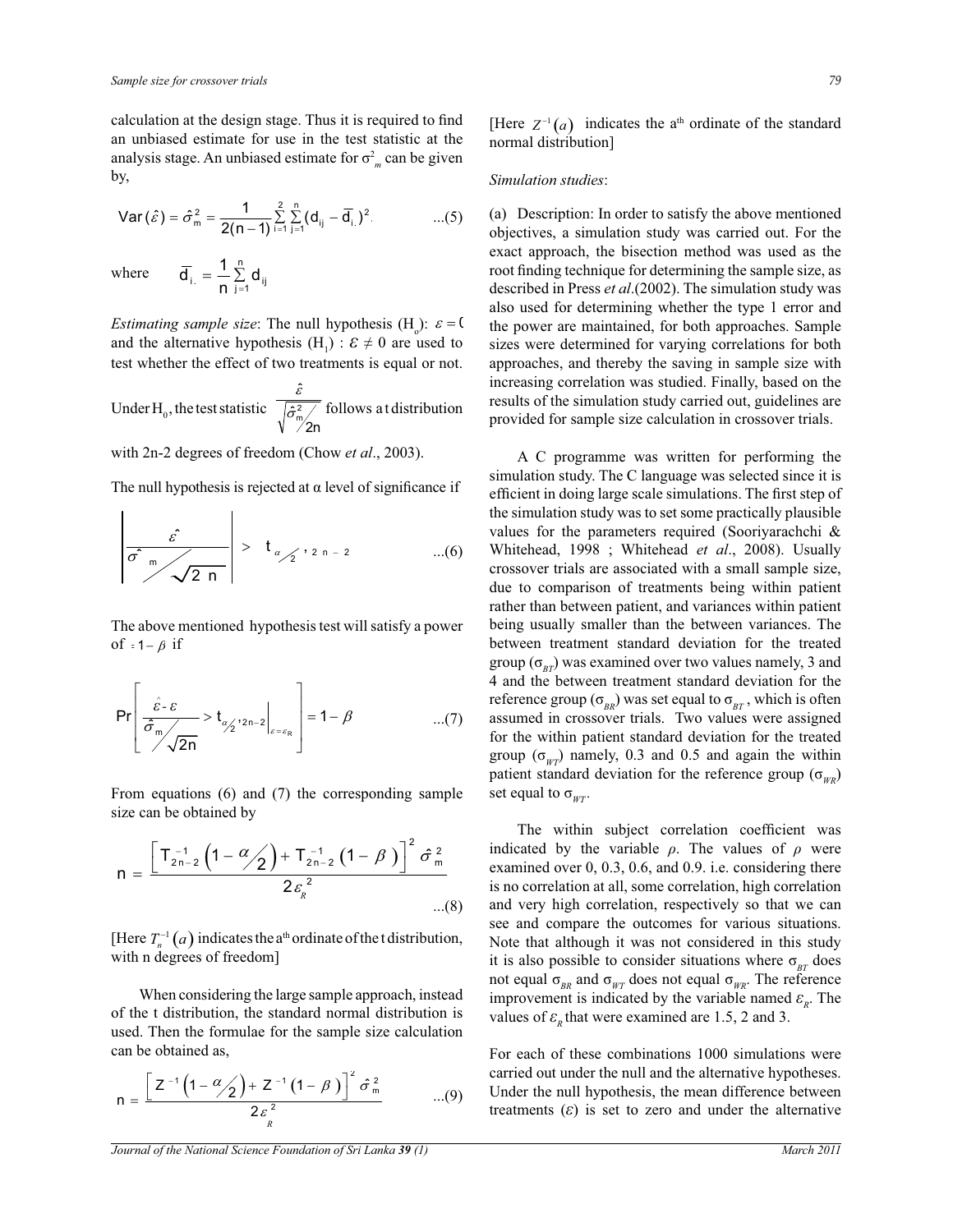hypothesis, the mean difference between treatments (*ε*) is set to  $\varepsilon_{R}$ .

 As explained in the introduction, calculation of sample size is not straightforward for the exact case as the sample size is dependent on the degrees of freedom in this case and thus the sample size determination requires solving of a nonlinear equation in n; hence a root finding technique is needed. The method used here is the Bisection Method explained in Press *et al.* (2002).

 After obtaining an estimate for the sample size, it was of interest to determine the proportion of rejections under the null and alternative hypotheses out of thousand simulations to see whether the power and the significance level are maintained. That is to simulate each sample size 1000 times and get the proportion of rejections. In order to do that, we need to simulate the model explained in the introduction. For that we need to generate  $s_{ijk}$ 's and  $e_{ijk}$ 's for each sample size.

(b) Random number generation: In simulating uncorrelated variables, Box-Muller transformation was used (Golder & Settle, 1976) and the method described in Al-Subaihi (2004) is used for simulating correlated variables.

## **RESULTS AND DISCUSSION**

Checking whether the significance level and the power of the test are maintained was a major objective of this study. In order to do that, two probability intervals were calculated (Sooriyarachchi & Whitehead, 1998) for the true values of significance level and power. The 95% probability interval for a significance level of size *α* can be obtained by,

$$
\left[\alpha \pm 2 \times \sqrt{\frac{\alpha(1-\alpha)}{1000}}\right]
$$

Thus for  $\alpha = 5\%$  the probability interval is,

$$
= \left[0.025 \pm 2 \times \sqrt{\frac{0.025(1 - 0.025)}{1000}}\right] = [0.015, 0.035]
$$

The 95% probability interval for a power of 90% can be obtained by,

$$
\left[0.90 \pm 2 \times \sqrt{\frac{0.90(1 - 0.90)}{1000}}\right] = [0.881, 0.919]
$$

An estimate for the significance level can be obtained by the proportion of rejections of the null hypothesis when the null hypothesis is true, and an estimate for the power of the test can be obtained by the proportion of rejections of the null hypothesis when the alternative hypothesis is true. If the corresponding proportions are within the above probability intervals, it can be concluded that the significance level/power is well maintained by the test. Table 1 gives the proportion of rejections of the null hypothesis under the null and alternative hypothesis for the exact approach and Table 2 corresponds to the similar table for the large sample approach. The proportions which are out of the confidence limits are highlighted in the tables.

 In these tables the values taken by all the nuisance parameters  $(\sigma_{BT}^2, \sigma_{BR}^2, \sigma_{WT}^2, \sigma_{WR}^2, \rho)$  and reference improvement  $(\varepsilon_R)$  are given including whether the simulation was done under the null hypothesis  $(g = 1)$  or under the alternative hypothesis  $(g = 2)$ . Then for each combination, the calculated sample size, the proportion of rejections of the null hypothesis,  $\sigma_m^2$  and the mean value of  $\hat{\sigma}_{\text{m}}^2$  are given. This is useful in deciding how close the mean of  $\hat{\sigma}_{m}^{2}$  is to  $\sigma_{m}^{2}$  and hence the unbiasedness of  $\hat{\sigma}_{\rm m}^2$ .

 When considering Table 1 corresponding to the exact method, based on the t statistic, it can be observed that usually when the sample size is very small (less than or equal to five), the estimated power is outside the probability limits and higher than the upper limit. This is because for very small sample sizes the approximation to the inverse of the t distribution, which is described in Cooke *et al*. (1982), is an overestimate resulting in a too large sample size. But when the sample size is somewhat larger (greater than 5) the power is generally well maintained. Except for a very few cases (row number 34), the significance level is usually maintained by the test.

 When considering Table 2 corresponding to the large sample approximation method based on the z statistic, it can be observed that when the sample size is less than or equal to 10 in most of the cases the test is under-powered, it is worse when the sample size gets smaller. But when the sample size is equal to 11 in row numbers 6 and 27, the power is well maintained, but in row number 12 the test is under - powered. This is because the normal ordinate is an underestimate of the t ordinate for sample sizes up to about 20  $(2ss-2=20 \text{ implying ss}=11)$ . It can be said that when the sample size is approximately less than 12, the test is under - powered when the large sample approximation is used. When the sample size is approximately greater than or equal to 12 the power is generally well maintained. Except for a few cases (row numbers 14, 64) for almost all the cases the significance level is well maintained.

 Tables 1 and 2 show that for most of the combinations, values of the  $\sigma_m^2$  and the mean of  $\hat{\sigma}_m^2$  are close to each other for both situations.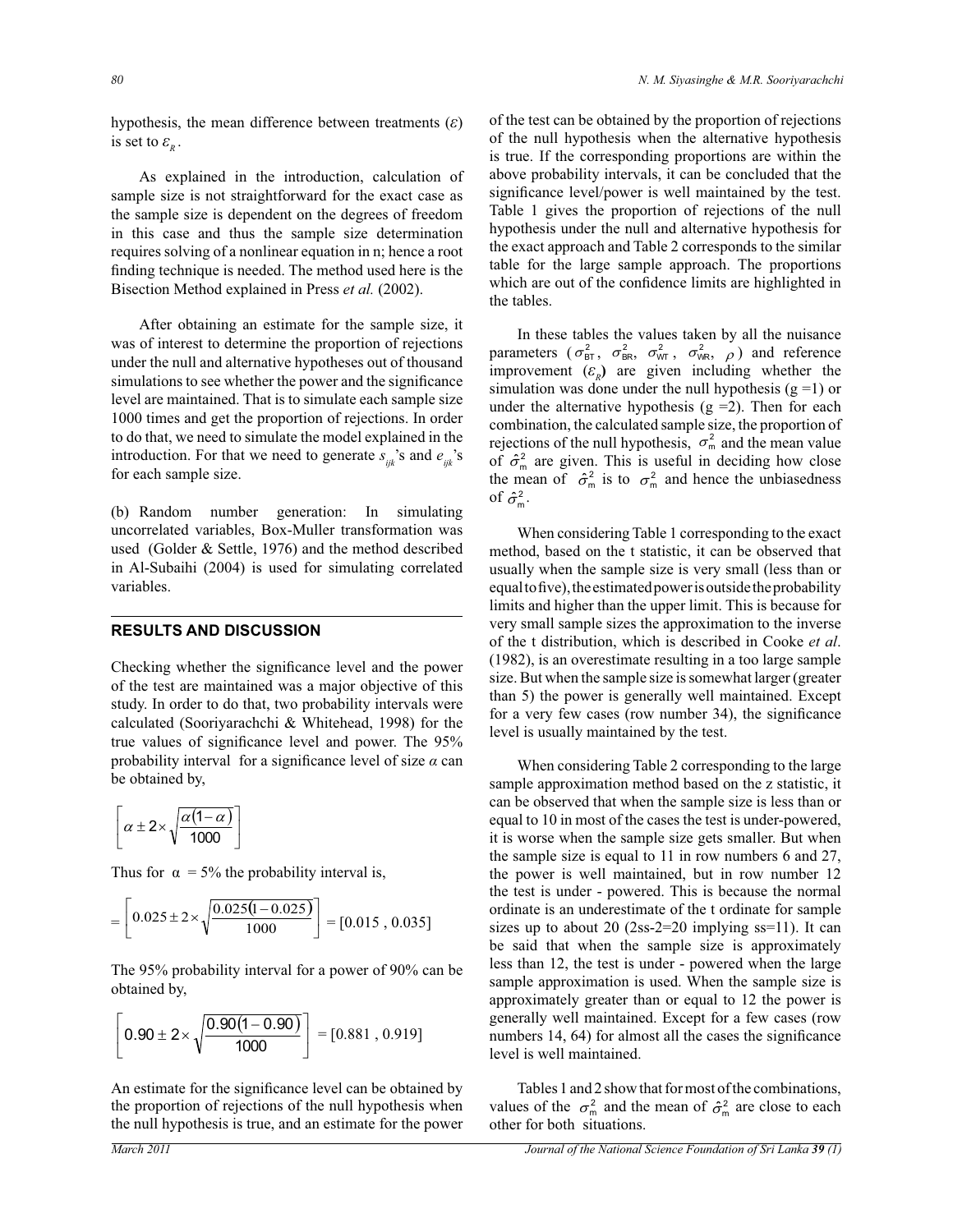In order to illustrate the results more clearly, several graphs have been plotted in addition to the two tables. Figure 1 is drawn to illustrate the variation of sample size with respect to del for different combinations of  $\rho$ ,  $\sigma_{\text{BP}}$ ,  $\sigma_{BW}$  and  $\sigma_{WT}$  for the exact approach.

Figure 1 shows how the values of nuisance parameters and the reference improvement effect the calculation of sample size for the Exact method. It can be seen that when  $\rho$  increases, the sample size required rapidly decreases, irrespective of the situation. Here  $\rho$  represents the within

**Table 1:** Proportion of rejections of the null hypotheses under the null and the alternative hypotheses for the exact method

| $\ensuremath{\mathfrak{Z}}$<br>3<br>$\boldsymbol{0}$<br>$0.3\,$<br>0.3<br>1.5<br>$\bf 44$<br>0.019<br>18.18<br>18.27<br>$\mathbf{1}$<br>$\mathbf{1}$<br>$\mathfrak z$<br>3<br>$\boldsymbol{0}$<br>0.3<br>0.3<br>1.5<br>$\overline{\mathbf{c}}$<br>44<br>18.27<br>$\mathbf{2}$<br>0.893<br>18.18<br>$\overline{\mathbf{c}}$<br>18.30<br>3<br>$\mathfrak{Z}$<br>3<br>$\boldsymbol{0}$<br>0.3<br>0.3<br>25<br>$0.02\,$<br>18.18<br>$\mathbf{1}$<br>$\sqrt{2}$<br>$\mathfrak{Z}$<br>3<br>$\boldsymbol{0}$<br>0.3<br>0.3<br>$\overline{\mathbf{c}}$<br>25<br>0.903<br>18.18<br>18.30<br>4<br>$\mathfrak{Z}$<br>12<br>5<br>$\mathfrak{Z}$<br>3<br>$\boldsymbol{0}$<br>0.3<br>0.3<br>$\,1\,$<br>0.031<br>18.18<br>18.47<br>$\mathfrak{Z}$<br>$\mathfrak{Z}$<br>3<br>$\boldsymbol{0}$<br>0.3<br>0.3<br>$\overline{\mathbf{c}}$<br>$12\,$<br>0.907<br>18.18<br>18.47<br>6<br>45<br>$\boldsymbol{7}$<br>$\mathfrak{Z}$<br>3<br>$\boldsymbol{0}$<br>0.5<br>0.5<br>1.5<br>$\,1\,$<br>0.022<br>18.5<br>18.62<br>8<br>$\mathfrak{Z}$<br>3<br>$\boldsymbol{0}$<br>0.5<br>0.5<br>1.5<br>$\overline{\mathbf{c}}$<br>45<br>0.904<br>18.5<br>18.62<br>9<br>$\mathfrak{Z}$<br>3<br>$\boldsymbol{0}$<br>0.5<br>0.5<br>$\sqrt{2}$<br>$\,1\,$<br>$26\,$<br>0.027<br>18.5<br>18.61<br>$\overline{\mathbf{c}}$<br>18.61<br>$\mathfrak{Z}$<br>3<br>$\boldsymbol{0}$<br>0.5<br>0.5<br>$\overline{\mathbf{c}}$<br>26<br>0.907<br>18.5<br>10<br>$\mathfrak{Z}$<br>$\mathfrak{Z}$<br>3<br>$\boldsymbol{0}$<br>0.5<br>0.5<br>$\mathbf{1}$<br>$12\,$<br>0.032<br>18.5<br>18.80<br>11<br>$\mathfrak{Z}$<br>$\overline{\mathbf{c}}$<br>12<br>$\mathfrak{Z}$<br>3<br>$\boldsymbol{0}$<br>0.5<br>0.5<br>0.903<br>18.5<br>18.80<br>12<br>$\mathfrak{Z}$<br>3<br>0.3<br>0.3<br>0.3<br>1.5<br>31<br>0.03<br>12.78<br>12.85<br>13<br>$\mathbf{1}$<br>$\overline{\mathbf{c}}$<br>31<br>$\mathfrak{Z}$<br>3<br>0.3<br>0.3<br>0.3<br>1.5<br>0.891<br>12.78<br>12.85<br>14<br>$\mathfrak{Z}$<br>3<br>0.3<br>0.3<br>0.3<br>$\sqrt{2}$<br>$18\,$<br>12.78<br>12.85<br>15<br>$\mathbf{1}$<br>0.027<br>$\sqrt{2}$<br>$\overline{\mathbf{c}}$<br>12.85<br>$\mathfrak{Z}$<br>3<br>0.3<br>0.3<br>0.3<br>$18\,$<br>0.907<br>12.78<br>16<br>$\mathfrak{Z}$<br>9<br>$\mathfrak{Z}$<br>3<br>0.3<br>0.3<br>0.3<br>0.022<br>12.78<br>13.06<br>17<br>$\mathbf{1}$<br>$\mathfrak{Z}$<br>$\overline{\mathbf{c}}$<br>9<br>18<br>$\mathfrak{Z}$<br>3<br>0.3<br>0.3<br>0.3<br>0.905<br>12.78<br>13.06<br>19<br>$\mathfrak{Z}$<br>3<br>0.3<br>0.5<br>0.5<br>1.5<br>32<br>0.028<br>13.1<br>13.20<br>$\mathbf{1}$<br>32<br>$\mathfrak{Z}$<br>3<br>0.3<br>0.5<br>0.5<br>1.5<br>$\overline{\mathbf{c}}$<br>0.884<br>13.1<br>13.20<br>20<br>19<br>$21\,$<br>$\mathfrak{Z}$<br>3<br>0.3<br>0.5<br>0.5<br>$\sqrt{2}$<br>$\,1\,$<br>0.029<br>13.1<br>13.17<br>$\sqrt{2}$<br>$\overline{\mathbf{c}}$<br>22<br>$\mathfrak{Z}$<br>3<br>0.3<br>0.5<br>0.5<br>19<br>0.909<br>13.1<br>13.17<br>$\mathfrak{Z}$<br>9<br>13.39<br>23<br>$\mathfrak{Z}$<br>3<br>0.3<br>0.5<br>0.5<br>$\,1\,$<br>0.021<br>13.1<br>$\mathfrak{Z}$<br>24<br>$\mathfrak{Z}$<br>3<br>0.3<br>0.5<br>0.5<br>$\overline{\mathbf{c}}$<br>9<br>0.893<br>13.1<br>13.39<br>7.38<br>25<br>$\mathfrak{Z}$<br>3<br>$0.6\,$<br>0.3<br>0.3<br>1.5<br>$\,1\,$<br>19<br>0.03<br>7.41<br>7.38<br>26<br>$\mathfrak{Z}$<br>3<br>$0.6\,$<br>0.3<br>0.3<br>1.5<br>$\overline{\mathbf{c}}$<br>19<br>0.913<br>7.41<br>7.38<br>$27\,$<br>$\mathfrak{Z}$<br>3<br>$0.6\,$<br>0.3<br>0.3<br>$\sqrt{2}$<br>$\,1\,$<br>$11\,$<br>0.025<br>7.50<br>$\sqrt{2}$<br>$\overline{\mathbf{c}}$<br>0.9<br>7.38<br>28<br>$\mathfrak{Z}$<br>3<br>$0.6\,$<br>0.3<br>0.3<br>$11\,$<br>7.50<br>$\mathfrak{Z}$<br>7.38<br>7.46<br>29<br>$\mathfrak{Z}$<br>3<br>$0.6\,$<br>0.3<br>0.3<br>6<br>$0.02\,$<br>$\mathbf{1}$<br>$\mathfrak{Z}$<br>$\overline{\mathbf{c}}$<br>30<br>$\mathfrak{Z}$<br>3<br>$0.6\,$<br>0.3<br>0.3<br>6<br>0.922<br>7.38<br>7.46<br>$31\,$<br>$\mathfrak{Z}$<br>3<br>$0.6\,$<br>0.5<br>1.5<br>19<br>0.027<br>$7.7\,$<br>7.73<br>0.5<br>$\mathbf{1}$<br>$\overline{\mathbf{c}}$<br>0.9<br>$7.7\,$<br>7.73<br>32<br>$\mathfrak{Z}$<br>3<br>$0.6\,$<br>0.5<br>0.5<br>1.5<br>19<br>7.81<br>33<br>3<br>$0.6\,$<br>0.5<br>0.5<br>$\sqrt{2}$<br>$12\,$<br>0.03<br>$7.7\,$<br>3<br>$\mathbf{1}$<br>$\sqrt{2}$<br>$12\,$<br>7.81<br>34<br>$\mathfrak{Z}$<br>3<br>$0.6\,$<br>0.5<br>0.5<br>$\overline{\mathbf{c}}$<br>0.922<br>$7.7\,$<br>3<br>$\mathfrak{Z}$<br>35<br>3<br>$0.6\,$<br>0.5<br>0.5<br>6<br>0.022<br>$7.7\,$<br>7.78<br>$\mathbf{1}$<br>$\mathfrak z$<br>$0.5\,$<br>$\mathfrak{Z}$<br>$\sqrt{2}$<br>0.91<br>$7.7\,$<br>36<br>3<br>0.6<br>0.5<br>$\sqrt{6}$<br>7.78<br>37<br>$\ensuremath{\mathfrak{Z}}$<br>3<br>0.9<br>$0.3\,$<br>$0.3\,$<br>$1.5\,$<br>$\,1$<br>6<br>0.027<br>1.98<br>1.98<br>38<br>$\ensuremath{\mathfrak{Z}}$<br>3<br>$0.3\,$<br>$0.3\,$<br>$1.5\,$<br>$\boldsymbol{2}$<br>0.901<br>1.98<br>0.9<br>6<br>1.98<br>$\sqrt{2}$<br>39<br>$\mathfrak{Z}$<br>3<br>$0.3\,$<br>$0.3\,$<br>$\,1$<br>0.038<br>1.98<br>0.9<br>$\overline{4}$<br>1.97<br>$\sqrt{2}$<br>$\ensuremath{\mathfrak{Z}}$<br>3<br>$0.3\,$<br>$0.3\,$<br>$\boldsymbol{2}$<br>0.906<br>1.98<br>40<br>0.9<br>$\overline{4}$<br>1.97<br>3<br>$\mathfrak{Z}$<br>$\mathfrak z$<br>$0.3\,$<br>$0.3\,$<br>$\,1$<br>$\ensuremath{\mathfrak{Z}}$<br>0.025<br>1.98<br>41<br>0.9<br>1.93<br>$\ensuremath{\mathfrak{Z}}$<br>3<br>$0.3\,$<br>$\ensuremath{\mathfrak{Z}}$<br>$\boldsymbol{2}$<br>3<br>42<br>0.9<br>0.3<br>0.965<br>1.98<br>1.93<br>3<br>$\mathfrak{Z}$<br>$0.5\,$<br>$\,1$<br>$\boldsymbol{7}$<br>$2.3\,$<br>43<br>0.9<br>0.5<br>1.5<br>0.025<br>2.29<br>44<br>$\ensuremath{\mathfrak{Z}}$<br>3<br>0.9<br>$0.5\,$<br>$\overline{\mathbf{c}}$<br>$\boldsymbol{7}$<br>0.92<br>$2.3\,$<br>0.5<br>1.5<br>2.29 | No | $\sigma_{B\underline{T}}$ | $\sigma$ <sub><i>BR</i></sub> | $\rho$ | $\sigma$ <sub>WT</sub> | $\sigma$ <sub>WR</sub> | del $(\varepsilon_R)$ | Hypothesis   | Sample size    | Proportion | $\sigma_{m}^2$ | Mean of $\hat{\sigma}_m^2$ |
|---------------------------------------------------------------------------------------------------------------------------------------------------------------------------------------------------------------------------------------------------------------------------------------------------------------------------------------------------------------------------------------------------------------------------------------------------------------------------------------------------------------------------------------------------------------------------------------------------------------------------------------------------------------------------------------------------------------------------------------------------------------------------------------------------------------------------------------------------------------------------------------------------------------------------------------------------------------------------------------------------------------------------------------------------------------------------------------------------------------------------------------------------------------------------------------------------------------------------------------------------------------------------------------------------------------------------------------------------------------------------------------------------------------------------------------------------------------------------------------------------------------------------------------------------------------------------------------------------------------------------------------------------------------------------------------------------------------------------------------------------------------------------------------------------------------------------------------------------------------------------------------------------------------------------------------------------------------------------------------------------------------------------------------------------------------------------------------------------------------------------------------------------------------------------------------------------------------------------------------------------------------------------------------------------------------------------------------------------------------------------------------------------------------------------------------------------------------------------------------------------------------------------------------------------------------------------------------------------------------------------------------------------------------------------------------------------------------------------------------------------------------------------------------------------------------------------------------------------------------------------------------------------------------------------------------------------------------------------------------------------------------------------------------------------------------------------------------------------------------------------------------------------------------------------------------------------------------------------------------------------------------------------------------------------------------------------------------------------------------------------------------------------------------------------------------------------------------------------------------------------------------------------------------------------------------------------------------------------------------------------------------------------------------------------------------------------------------------------------------------------------------------------------------------------------------------------------------------------------------------------------------------------------------------------------------------------------------------------------------------------------------------------------------------------------------------------------------------------------------------------------------------------------------------------------------------------------------------------------------------------------------------------------------------------------------------------------------------------------------------------------------------------------------------------------------------------------------------------------------------------------------------------------------------------------------------------------------------------------------------------------------------------------------------------------------------------------------------------------------------------------------------------------------------------------------------------------------------------------------------------------------------------------------------------------------------------------------------------------------------------------------------------------------------------------------------------------------------------------------------------------------------------------------------------------------------------------------------------------------------------------------------------------------------------------------------------------------------------------------------------------------------------------------------------------------------------------------------------------------------------------------------------------------------------------------------------------------------------------------------------------------------------------------------------------------------------------------------------------------------------------------------|----|---------------------------|-------------------------------|--------|------------------------|------------------------|-----------------------|--------------|----------------|------------|----------------|----------------------------|
|                                                                                                                                                                                                                                                                                                                                                                                                                                                                                                                                                                                                                                                                                                                                                                                                                                                                                                                                                                                                                                                                                                                                                                                                                                                                                                                                                                                                                                                                                                                                                                                                                                                                                                                                                                                                                                                                                                                                                                                                                                                                                                                                                                                                                                                                                                                                                                                                                                                                                                                                                                                                                                                                                                                                                                                                                                                                                                                                                                                                                                                                                                                                                                                                                                                                                                                                                                                                                                                                                                                                                                                                                                                                                                                                                                                                                                                                                                                                                                                                                                                                                                                                                                                                                                                                                                                                                                                                                                                                                                                                                                                                                                                                                                                                                                                                                                                                                                                                                                                                                                                                                                                                                                                                                                                                                                                                                                                                                                                                                                                                                                                                                                                                                                                                                                     |    |                           |                               |        |                        |                        |                       |              |                |            |                |                            |
|                                                                                                                                                                                                                                                                                                                                                                                                                                                                                                                                                                                                                                                                                                                                                                                                                                                                                                                                                                                                                                                                                                                                                                                                                                                                                                                                                                                                                                                                                                                                                                                                                                                                                                                                                                                                                                                                                                                                                                                                                                                                                                                                                                                                                                                                                                                                                                                                                                                                                                                                                                                                                                                                                                                                                                                                                                                                                                                                                                                                                                                                                                                                                                                                                                                                                                                                                                                                                                                                                                                                                                                                                                                                                                                                                                                                                                                                                                                                                                                                                                                                                                                                                                                                                                                                                                                                                                                                                                                                                                                                                                                                                                                                                                                                                                                                                                                                                                                                                                                                                                                                                                                                                                                                                                                                                                                                                                                                                                                                                                                                                                                                                                                                                                                                                                     |    |                           |                               |        |                        |                        |                       |              |                |            |                |                            |
|                                                                                                                                                                                                                                                                                                                                                                                                                                                                                                                                                                                                                                                                                                                                                                                                                                                                                                                                                                                                                                                                                                                                                                                                                                                                                                                                                                                                                                                                                                                                                                                                                                                                                                                                                                                                                                                                                                                                                                                                                                                                                                                                                                                                                                                                                                                                                                                                                                                                                                                                                                                                                                                                                                                                                                                                                                                                                                                                                                                                                                                                                                                                                                                                                                                                                                                                                                                                                                                                                                                                                                                                                                                                                                                                                                                                                                                                                                                                                                                                                                                                                                                                                                                                                                                                                                                                                                                                                                                                                                                                                                                                                                                                                                                                                                                                                                                                                                                                                                                                                                                                                                                                                                                                                                                                                                                                                                                                                                                                                                                                                                                                                                                                                                                                                                     |    |                           |                               |        |                        |                        |                       |              |                |            |                |                            |
|                                                                                                                                                                                                                                                                                                                                                                                                                                                                                                                                                                                                                                                                                                                                                                                                                                                                                                                                                                                                                                                                                                                                                                                                                                                                                                                                                                                                                                                                                                                                                                                                                                                                                                                                                                                                                                                                                                                                                                                                                                                                                                                                                                                                                                                                                                                                                                                                                                                                                                                                                                                                                                                                                                                                                                                                                                                                                                                                                                                                                                                                                                                                                                                                                                                                                                                                                                                                                                                                                                                                                                                                                                                                                                                                                                                                                                                                                                                                                                                                                                                                                                                                                                                                                                                                                                                                                                                                                                                                                                                                                                                                                                                                                                                                                                                                                                                                                                                                                                                                                                                                                                                                                                                                                                                                                                                                                                                                                                                                                                                                                                                                                                                                                                                                                                     |    |                           |                               |        |                        |                        |                       |              |                |            |                |                            |
|                                                                                                                                                                                                                                                                                                                                                                                                                                                                                                                                                                                                                                                                                                                                                                                                                                                                                                                                                                                                                                                                                                                                                                                                                                                                                                                                                                                                                                                                                                                                                                                                                                                                                                                                                                                                                                                                                                                                                                                                                                                                                                                                                                                                                                                                                                                                                                                                                                                                                                                                                                                                                                                                                                                                                                                                                                                                                                                                                                                                                                                                                                                                                                                                                                                                                                                                                                                                                                                                                                                                                                                                                                                                                                                                                                                                                                                                                                                                                                                                                                                                                                                                                                                                                                                                                                                                                                                                                                                                                                                                                                                                                                                                                                                                                                                                                                                                                                                                                                                                                                                                                                                                                                                                                                                                                                                                                                                                                                                                                                                                                                                                                                                                                                                                                                     |    |                           |                               |        |                        |                        |                       |              |                |            |                |                            |
|                                                                                                                                                                                                                                                                                                                                                                                                                                                                                                                                                                                                                                                                                                                                                                                                                                                                                                                                                                                                                                                                                                                                                                                                                                                                                                                                                                                                                                                                                                                                                                                                                                                                                                                                                                                                                                                                                                                                                                                                                                                                                                                                                                                                                                                                                                                                                                                                                                                                                                                                                                                                                                                                                                                                                                                                                                                                                                                                                                                                                                                                                                                                                                                                                                                                                                                                                                                                                                                                                                                                                                                                                                                                                                                                                                                                                                                                                                                                                                                                                                                                                                                                                                                                                                                                                                                                                                                                                                                                                                                                                                                                                                                                                                                                                                                                                                                                                                                                                                                                                                                                                                                                                                                                                                                                                                                                                                                                                                                                                                                                                                                                                                                                                                                                                                     |    |                           |                               |        |                        |                        |                       |              |                |            |                |                            |
|                                                                                                                                                                                                                                                                                                                                                                                                                                                                                                                                                                                                                                                                                                                                                                                                                                                                                                                                                                                                                                                                                                                                                                                                                                                                                                                                                                                                                                                                                                                                                                                                                                                                                                                                                                                                                                                                                                                                                                                                                                                                                                                                                                                                                                                                                                                                                                                                                                                                                                                                                                                                                                                                                                                                                                                                                                                                                                                                                                                                                                                                                                                                                                                                                                                                                                                                                                                                                                                                                                                                                                                                                                                                                                                                                                                                                                                                                                                                                                                                                                                                                                                                                                                                                                                                                                                                                                                                                                                                                                                                                                                                                                                                                                                                                                                                                                                                                                                                                                                                                                                                                                                                                                                                                                                                                                                                                                                                                                                                                                                                                                                                                                                                                                                                                                     |    |                           |                               |        |                        |                        |                       |              |                |            |                |                            |
|                                                                                                                                                                                                                                                                                                                                                                                                                                                                                                                                                                                                                                                                                                                                                                                                                                                                                                                                                                                                                                                                                                                                                                                                                                                                                                                                                                                                                                                                                                                                                                                                                                                                                                                                                                                                                                                                                                                                                                                                                                                                                                                                                                                                                                                                                                                                                                                                                                                                                                                                                                                                                                                                                                                                                                                                                                                                                                                                                                                                                                                                                                                                                                                                                                                                                                                                                                                                                                                                                                                                                                                                                                                                                                                                                                                                                                                                                                                                                                                                                                                                                                                                                                                                                                                                                                                                                                                                                                                                                                                                                                                                                                                                                                                                                                                                                                                                                                                                                                                                                                                                                                                                                                                                                                                                                                                                                                                                                                                                                                                                                                                                                                                                                                                                                                     |    |                           |                               |        |                        |                        |                       |              |                |            |                |                            |
|                                                                                                                                                                                                                                                                                                                                                                                                                                                                                                                                                                                                                                                                                                                                                                                                                                                                                                                                                                                                                                                                                                                                                                                                                                                                                                                                                                                                                                                                                                                                                                                                                                                                                                                                                                                                                                                                                                                                                                                                                                                                                                                                                                                                                                                                                                                                                                                                                                                                                                                                                                                                                                                                                                                                                                                                                                                                                                                                                                                                                                                                                                                                                                                                                                                                                                                                                                                                                                                                                                                                                                                                                                                                                                                                                                                                                                                                                                                                                                                                                                                                                                                                                                                                                                                                                                                                                                                                                                                                                                                                                                                                                                                                                                                                                                                                                                                                                                                                                                                                                                                                                                                                                                                                                                                                                                                                                                                                                                                                                                                                                                                                                                                                                                                                                                     |    |                           |                               |        |                        |                        |                       |              |                |            |                |                            |
|                                                                                                                                                                                                                                                                                                                                                                                                                                                                                                                                                                                                                                                                                                                                                                                                                                                                                                                                                                                                                                                                                                                                                                                                                                                                                                                                                                                                                                                                                                                                                                                                                                                                                                                                                                                                                                                                                                                                                                                                                                                                                                                                                                                                                                                                                                                                                                                                                                                                                                                                                                                                                                                                                                                                                                                                                                                                                                                                                                                                                                                                                                                                                                                                                                                                                                                                                                                                                                                                                                                                                                                                                                                                                                                                                                                                                                                                                                                                                                                                                                                                                                                                                                                                                                                                                                                                                                                                                                                                                                                                                                                                                                                                                                                                                                                                                                                                                                                                                                                                                                                                                                                                                                                                                                                                                                                                                                                                                                                                                                                                                                                                                                                                                                                                                                     |    |                           |                               |        |                        |                        |                       |              |                |            |                |                            |
|                                                                                                                                                                                                                                                                                                                                                                                                                                                                                                                                                                                                                                                                                                                                                                                                                                                                                                                                                                                                                                                                                                                                                                                                                                                                                                                                                                                                                                                                                                                                                                                                                                                                                                                                                                                                                                                                                                                                                                                                                                                                                                                                                                                                                                                                                                                                                                                                                                                                                                                                                                                                                                                                                                                                                                                                                                                                                                                                                                                                                                                                                                                                                                                                                                                                                                                                                                                                                                                                                                                                                                                                                                                                                                                                                                                                                                                                                                                                                                                                                                                                                                                                                                                                                                                                                                                                                                                                                                                                                                                                                                                                                                                                                                                                                                                                                                                                                                                                                                                                                                                                                                                                                                                                                                                                                                                                                                                                                                                                                                                                                                                                                                                                                                                                                                     |    |                           |                               |        |                        |                        |                       |              |                |            |                |                            |
|                                                                                                                                                                                                                                                                                                                                                                                                                                                                                                                                                                                                                                                                                                                                                                                                                                                                                                                                                                                                                                                                                                                                                                                                                                                                                                                                                                                                                                                                                                                                                                                                                                                                                                                                                                                                                                                                                                                                                                                                                                                                                                                                                                                                                                                                                                                                                                                                                                                                                                                                                                                                                                                                                                                                                                                                                                                                                                                                                                                                                                                                                                                                                                                                                                                                                                                                                                                                                                                                                                                                                                                                                                                                                                                                                                                                                                                                                                                                                                                                                                                                                                                                                                                                                                                                                                                                                                                                                                                                                                                                                                                                                                                                                                                                                                                                                                                                                                                                                                                                                                                                                                                                                                                                                                                                                                                                                                                                                                                                                                                                                                                                                                                                                                                                                                     |    |                           |                               |        |                        |                        |                       |              |                |            |                |                            |
|                                                                                                                                                                                                                                                                                                                                                                                                                                                                                                                                                                                                                                                                                                                                                                                                                                                                                                                                                                                                                                                                                                                                                                                                                                                                                                                                                                                                                                                                                                                                                                                                                                                                                                                                                                                                                                                                                                                                                                                                                                                                                                                                                                                                                                                                                                                                                                                                                                                                                                                                                                                                                                                                                                                                                                                                                                                                                                                                                                                                                                                                                                                                                                                                                                                                                                                                                                                                                                                                                                                                                                                                                                                                                                                                                                                                                                                                                                                                                                                                                                                                                                                                                                                                                                                                                                                                                                                                                                                                                                                                                                                                                                                                                                                                                                                                                                                                                                                                                                                                                                                                                                                                                                                                                                                                                                                                                                                                                                                                                                                                                                                                                                                                                                                                                                     |    |                           |                               |        |                        |                        |                       |              |                |            |                |                            |
|                                                                                                                                                                                                                                                                                                                                                                                                                                                                                                                                                                                                                                                                                                                                                                                                                                                                                                                                                                                                                                                                                                                                                                                                                                                                                                                                                                                                                                                                                                                                                                                                                                                                                                                                                                                                                                                                                                                                                                                                                                                                                                                                                                                                                                                                                                                                                                                                                                                                                                                                                                                                                                                                                                                                                                                                                                                                                                                                                                                                                                                                                                                                                                                                                                                                                                                                                                                                                                                                                                                                                                                                                                                                                                                                                                                                                                                                                                                                                                                                                                                                                                                                                                                                                                                                                                                                                                                                                                                                                                                                                                                                                                                                                                                                                                                                                                                                                                                                                                                                                                                                                                                                                                                                                                                                                                                                                                                                                                                                                                                                                                                                                                                                                                                                                                     |    |                           |                               |        |                        |                        |                       |              |                |            |                |                            |
|                                                                                                                                                                                                                                                                                                                                                                                                                                                                                                                                                                                                                                                                                                                                                                                                                                                                                                                                                                                                                                                                                                                                                                                                                                                                                                                                                                                                                                                                                                                                                                                                                                                                                                                                                                                                                                                                                                                                                                                                                                                                                                                                                                                                                                                                                                                                                                                                                                                                                                                                                                                                                                                                                                                                                                                                                                                                                                                                                                                                                                                                                                                                                                                                                                                                                                                                                                                                                                                                                                                                                                                                                                                                                                                                                                                                                                                                                                                                                                                                                                                                                                                                                                                                                                                                                                                                                                                                                                                                                                                                                                                                                                                                                                                                                                                                                                                                                                                                                                                                                                                                                                                                                                                                                                                                                                                                                                                                                                                                                                                                                                                                                                                                                                                                                                     |    |                           |                               |        |                        |                        |                       |              |                |            |                |                            |
|                                                                                                                                                                                                                                                                                                                                                                                                                                                                                                                                                                                                                                                                                                                                                                                                                                                                                                                                                                                                                                                                                                                                                                                                                                                                                                                                                                                                                                                                                                                                                                                                                                                                                                                                                                                                                                                                                                                                                                                                                                                                                                                                                                                                                                                                                                                                                                                                                                                                                                                                                                                                                                                                                                                                                                                                                                                                                                                                                                                                                                                                                                                                                                                                                                                                                                                                                                                                                                                                                                                                                                                                                                                                                                                                                                                                                                                                                                                                                                                                                                                                                                                                                                                                                                                                                                                                                                                                                                                                                                                                                                                                                                                                                                                                                                                                                                                                                                                                                                                                                                                                                                                                                                                                                                                                                                                                                                                                                                                                                                                                                                                                                                                                                                                                                                     |    |                           |                               |        |                        |                        |                       |              |                |            |                |                            |
|                                                                                                                                                                                                                                                                                                                                                                                                                                                                                                                                                                                                                                                                                                                                                                                                                                                                                                                                                                                                                                                                                                                                                                                                                                                                                                                                                                                                                                                                                                                                                                                                                                                                                                                                                                                                                                                                                                                                                                                                                                                                                                                                                                                                                                                                                                                                                                                                                                                                                                                                                                                                                                                                                                                                                                                                                                                                                                                                                                                                                                                                                                                                                                                                                                                                                                                                                                                                                                                                                                                                                                                                                                                                                                                                                                                                                                                                                                                                                                                                                                                                                                                                                                                                                                                                                                                                                                                                                                                                                                                                                                                                                                                                                                                                                                                                                                                                                                                                                                                                                                                                                                                                                                                                                                                                                                                                                                                                                                                                                                                                                                                                                                                                                                                                                                     |    |                           |                               |        |                        |                        |                       |              |                |            |                |                            |
|                                                                                                                                                                                                                                                                                                                                                                                                                                                                                                                                                                                                                                                                                                                                                                                                                                                                                                                                                                                                                                                                                                                                                                                                                                                                                                                                                                                                                                                                                                                                                                                                                                                                                                                                                                                                                                                                                                                                                                                                                                                                                                                                                                                                                                                                                                                                                                                                                                                                                                                                                                                                                                                                                                                                                                                                                                                                                                                                                                                                                                                                                                                                                                                                                                                                                                                                                                                                                                                                                                                                                                                                                                                                                                                                                                                                                                                                                                                                                                                                                                                                                                                                                                                                                                                                                                                                                                                                                                                                                                                                                                                                                                                                                                                                                                                                                                                                                                                                                                                                                                                                                                                                                                                                                                                                                                                                                                                                                                                                                                                                                                                                                                                                                                                                                                     |    |                           |                               |        |                        |                        |                       |              |                |            |                |                            |
|                                                                                                                                                                                                                                                                                                                                                                                                                                                                                                                                                                                                                                                                                                                                                                                                                                                                                                                                                                                                                                                                                                                                                                                                                                                                                                                                                                                                                                                                                                                                                                                                                                                                                                                                                                                                                                                                                                                                                                                                                                                                                                                                                                                                                                                                                                                                                                                                                                                                                                                                                                                                                                                                                                                                                                                                                                                                                                                                                                                                                                                                                                                                                                                                                                                                                                                                                                                                                                                                                                                                                                                                                                                                                                                                                                                                                                                                                                                                                                                                                                                                                                                                                                                                                                                                                                                                                                                                                                                                                                                                                                                                                                                                                                                                                                                                                                                                                                                                                                                                                                                                                                                                                                                                                                                                                                                                                                                                                                                                                                                                                                                                                                                                                                                                                                     |    |                           |                               |        |                        |                        |                       |              |                |            |                |                            |
|                                                                                                                                                                                                                                                                                                                                                                                                                                                                                                                                                                                                                                                                                                                                                                                                                                                                                                                                                                                                                                                                                                                                                                                                                                                                                                                                                                                                                                                                                                                                                                                                                                                                                                                                                                                                                                                                                                                                                                                                                                                                                                                                                                                                                                                                                                                                                                                                                                                                                                                                                                                                                                                                                                                                                                                                                                                                                                                                                                                                                                                                                                                                                                                                                                                                                                                                                                                                                                                                                                                                                                                                                                                                                                                                                                                                                                                                                                                                                                                                                                                                                                                                                                                                                                                                                                                                                                                                                                                                                                                                                                                                                                                                                                                                                                                                                                                                                                                                                                                                                                                                                                                                                                                                                                                                                                                                                                                                                                                                                                                                                                                                                                                                                                                                                                     |    |                           |                               |        |                        |                        |                       |              |                |            |                |                            |
|                                                                                                                                                                                                                                                                                                                                                                                                                                                                                                                                                                                                                                                                                                                                                                                                                                                                                                                                                                                                                                                                                                                                                                                                                                                                                                                                                                                                                                                                                                                                                                                                                                                                                                                                                                                                                                                                                                                                                                                                                                                                                                                                                                                                                                                                                                                                                                                                                                                                                                                                                                                                                                                                                                                                                                                                                                                                                                                                                                                                                                                                                                                                                                                                                                                                                                                                                                                                                                                                                                                                                                                                                                                                                                                                                                                                                                                                                                                                                                                                                                                                                                                                                                                                                                                                                                                                                                                                                                                                                                                                                                                                                                                                                                                                                                                                                                                                                                                                                                                                                                                                                                                                                                                                                                                                                                                                                                                                                                                                                                                                                                                                                                                                                                                                                                     |    |                           |                               |        |                        |                        |                       |              |                |            |                |                            |
|                                                                                                                                                                                                                                                                                                                                                                                                                                                                                                                                                                                                                                                                                                                                                                                                                                                                                                                                                                                                                                                                                                                                                                                                                                                                                                                                                                                                                                                                                                                                                                                                                                                                                                                                                                                                                                                                                                                                                                                                                                                                                                                                                                                                                                                                                                                                                                                                                                                                                                                                                                                                                                                                                                                                                                                                                                                                                                                                                                                                                                                                                                                                                                                                                                                                                                                                                                                                                                                                                                                                                                                                                                                                                                                                                                                                                                                                                                                                                                                                                                                                                                                                                                                                                                                                                                                                                                                                                                                                                                                                                                                                                                                                                                                                                                                                                                                                                                                                                                                                                                                                                                                                                                                                                                                                                                                                                                                                                                                                                                                                                                                                                                                                                                                                                                     |    |                           |                               |        |                        |                        |                       |              |                |            |                |                            |
|                                                                                                                                                                                                                                                                                                                                                                                                                                                                                                                                                                                                                                                                                                                                                                                                                                                                                                                                                                                                                                                                                                                                                                                                                                                                                                                                                                                                                                                                                                                                                                                                                                                                                                                                                                                                                                                                                                                                                                                                                                                                                                                                                                                                                                                                                                                                                                                                                                                                                                                                                                                                                                                                                                                                                                                                                                                                                                                                                                                                                                                                                                                                                                                                                                                                                                                                                                                                                                                                                                                                                                                                                                                                                                                                                                                                                                                                                                                                                                                                                                                                                                                                                                                                                                                                                                                                                                                                                                                                                                                                                                                                                                                                                                                                                                                                                                                                                                                                                                                                                                                                                                                                                                                                                                                                                                                                                                                                                                                                                                                                                                                                                                                                                                                                                                     |    |                           |                               |        |                        |                        |                       |              |                |            |                |                            |
|                                                                                                                                                                                                                                                                                                                                                                                                                                                                                                                                                                                                                                                                                                                                                                                                                                                                                                                                                                                                                                                                                                                                                                                                                                                                                                                                                                                                                                                                                                                                                                                                                                                                                                                                                                                                                                                                                                                                                                                                                                                                                                                                                                                                                                                                                                                                                                                                                                                                                                                                                                                                                                                                                                                                                                                                                                                                                                                                                                                                                                                                                                                                                                                                                                                                                                                                                                                                                                                                                                                                                                                                                                                                                                                                                                                                                                                                                                                                                                                                                                                                                                                                                                                                                                                                                                                                                                                                                                                                                                                                                                                                                                                                                                                                                                                                                                                                                                                                                                                                                                                                                                                                                                                                                                                                                                                                                                                                                                                                                                                                                                                                                                                                                                                                                                     |    |                           |                               |        |                        |                        |                       |              |                |            |                |                            |
|                                                                                                                                                                                                                                                                                                                                                                                                                                                                                                                                                                                                                                                                                                                                                                                                                                                                                                                                                                                                                                                                                                                                                                                                                                                                                                                                                                                                                                                                                                                                                                                                                                                                                                                                                                                                                                                                                                                                                                                                                                                                                                                                                                                                                                                                                                                                                                                                                                                                                                                                                                                                                                                                                                                                                                                                                                                                                                                                                                                                                                                                                                                                                                                                                                                                                                                                                                                                                                                                                                                                                                                                                                                                                                                                                                                                                                                                                                                                                                                                                                                                                                                                                                                                                                                                                                                                                                                                                                                                                                                                                                                                                                                                                                                                                                                                                                                                                                                                                                                                                                                                                                                                                                                                                                                                                                                                                                                                                                                                                                                                                                                                                                                                                                                                                                     |    |                           |                               |        |                        |                        |                       |              |                |            |                |                            |
|                                                                                                                                                                                                                                                                                                                                                                                                                                                                                                                                                                                                                                                                                                                                                                                                                                                                                                                                                                                                                                                                                                                                                                                                                                                                                                                                                                                                                                                                                                                                                                                                                                                                                                                                                                                                                                                                                                                                                                                                                                                                                                                                                                                                                                                                                                                                                                                                                                                                                                                                                                                                                                                                                                                                                                                                                                                                                                                                                                                                                                                                                                                                                                                                                                                                                                                                                                                                                                                                                                                                                                                                                                                                                                                                                                                                                                                                                                                                                                                                                                                                                                                                                                                                                                                                                                                                                                                                                                                                                                                                                                                                                                                                                                                                                                                                                                                                                                                                                                                                                                                                                                                                                                                                                                                                                                                                                                                                                                                                                                                                                                                                                                                                                                                                                                     |    |                           |                               |        |                        |                        |                       |              |                |            |                |                            |
|                                                                                                                                                                                                                                                                                                                                                                                                                                                                                                                                                                                                                                                                                                                                                                                                                                                                                                                                                                                                                                                                                                                                                                                                                                                                                                                                                                                                                                                                                                                                                                                                                                                                                                                                                                                                                                                                                                                                                                                                                                                                                                                                                                                                                                                                                                                                                                                                                                                                                                                                                                                                                                                                                                                                                                                                                                                                                                                                                                                                                                                                                                                                                                                                                                                                                                                                                                                                                                                                                                                                                                                                                                                                                                                                                                                                                                                                                                                                                                                                                                                                                                                                                                                                                                                                                                                                                                                                                                                                                                                                                                                                                                                                                                                                                                                                                                                                                                                                                                                                                                                                                                                                                                                                                                                                                                                                                                                                                                                                                                                                                                                                                                                                                                                                                                     |    |                           |                               |        |                        |                        |                       |              |                |            |                |                            |
|                                                                                                                                                                                                                                                                                                                                                                                                                                                                                                                                                                                                                                                                                                                                                                                                                                                                                                                                                                                                                                                                                                                                                                                                                                                                                                                                                                                                                                                                                                                                                                                                                                                                                                                                                                                                                                                                                                                                                                                                                                                                                                                                                                                                                                                                                                                                                                                                                                                                                                                                                                                                                                                                                                                                                                                                                                                                                                                                                                                                                                                                                                                                                                                                                                                                                                                                                                                                                                                                                                                                                                                                                                                                                                                                                                                                                                                                                                                                                                                                                                                                                                                                                                                                                                                                                                                                                                                                                                                                                                                                                                                                                                                                                                                                                                                                                                                                                                                                                                                                                                                                                                                                                                                                                                                                                                                                                                                                                                                                                                                                                                                                                                                                                                                                                                     |    |                           |                               |        |                        |                        |                       |              |                |            |                |                            |
|                                                                                                                                                                                                                                                                                                                                                                                                                                                                                                                                                                                                                                                                                                                                                                                                                                                                                                                                                                                                                                                                                                                                                                                                                                                                                                                                                                                                                                                                                                                                                                                                                                                                                                                                                                                                                                                                                                                                                                                                                                                                                                                                                                                                                                                                                                                                                                                                                                                                                                                                                                                                                                                                                                                                                                                                                                                                                                                                                                                                                                                                                                                                                                                                                                                                                                                                                                                                                                                                                                                                                                                                                                                                                                                                                                                                                                                                                                                                                                                                                                                                                                                                                                                                                                                                                                                                                                                                                                                                                                                                                                                                                                                                                                                                                                                                                                                                                                                                                                                                                                                                                                                                                                                                                                                                                                                                                                                                                                                                                                                                                                                                                                                                                                                                                                     |    |                           |                               |        |                        |                        |                       |              |                |            |                |                            |
|                                                                                                                                                                                                                                                                                                                                                                                                                                                                                                                                                                                                                                                                                                                                                                                                                                                                                                                                                                                                                                                                                                                                                                                                                                                                                                                                                                                                                                                                                                                                                                                                                                                                                                                                                                                                                                                                                                                                                                                                                                                                                                                                                                                                                                                                                                                                                                                                                                                                                                                                                                                                                                                                                                                                                                                                                                                                                                                                                                                                                                                                                                                                                                                                                                                                                                                                                                                                                                                                                                                                                                                                                                                                                                                                                                                                                                                                                                                                                                                                                                                                                                                                                                                                                                                                                                                                                                                                                                                                                                                                                                                                                                                                                                                                                                                                                                                                                                                                                                                                                                                                                                                                                                                                                                                                                                                                                                                                                                                                                                                                                                                                                                                                                                                                                                     |    |                           |                               |        |                        |                        |                       |              |                |            |                |                            |
|                                                                                                                                                                                                                                                                                                                                                                                                                                                                                                                                                                                                                                                                                                                                                                                                                                                                                                                                                                                                                                                                                                                                                                                                                                                                                                                                                                                                                                                                                                                                                                                                                                                                                                                                                                                                                                                                                                                                                                                                                                                                                                                                                                                                                                                                                                                                                                                                                                                                                                                                                                                                                                                                                                                                                                                                                                                                                                                                                                                                                                                                                                                                                                                                                                                                                                                                                                                                                                                                                                                                                                                                                                                                                                                                                                                                                                                                                                                                                                                                                                                                                                                                                                                                                                                                                                                                                                                                                                                                                                                                                                                                                                                                                                                                                                                                                                                                                                                                                                                                                                                                                                                                                                                                                                                                                                                                                                                                                                                                                                                                                                                                                                                                                                                                                                     |    |                           |                               |        |                        |                        |                       |              |                |            |                |                            |
|                                                                                                                                                                                                                                                                                                                                                                                                                                                                                                                                                                                                                                                                                                                                                                                                                                                                                                                                                                                                                                                                                                                                                                                                                                                                                                                                                                                                                                                                                                                                                                                                                                                                                                                                                                                                                                                                                                                                                                                                                                                                                                                                                                                                                                                                                                                                                                                                                                                                                                                                                                                                                                                                                                                                                                                                                                                                                                                                                                                                                                                                                                                                                                                                                                                                                                                                                                                                                                                                                                                                                                                                                                                                                                                                                                                                                                                                                                                                                                                                                                                                                                                                                                                                                                                                                                                                                                                                                                                                                                                                                                                                                                                                                                                                                                                                                                                                                                                                                                                                                                                                                                                                                                                                                                                                                                                                                                                                                                                                                                                                                                                                                                                                                                                                                                     |    |                           |                               |        |                        |                        |                       |              |                |            |                |                            |
|                                                                                                                                                                                                                                                                                                                                                                                                                                                                                                                                                                                                                                                                                                                                                                                                                                                                                                                                                                                                                                                                                                                                                                                                                                                                                                                                                                                                                                                                                                                                                                                                                                                                                                                                                                                                                                                                                                                                                                                                                                                                                                                                                                                                                                                                                                                                                                                                                                                                                                                                                                                                                                                                                                                                                                                                                                                                                                                                                                                                                                                                                                                                                                                                                                                                                                                                                                                                                                                                                                                                                                                                                                                                                                                                                                                                                                                                                                                                                                                                                                                                                                                                                                                                                                                                                                                                                                                                                                                                                                                                                                                                                                                                                                                                                                                                                                                                                                                                                                                                                                                                                                                                                                                                                                                                                                                                                                                                                                                                                                                                                                                                                                                                                                                                                                     |    |                           |                               |        |                        |                        |                       |              |                |            |                |                            |
|                                                                                                                                                                                                                                                                                                                                                                                                                                                                                                                                                                                                                                                                                                                                                                                                                                                                                                                                                                                                                                                                                                                                                                                                                                                                                                                                                                                                                                                                                                                                                                                                                                                                                                                                                                                                                                                                                                                                                                                                                                                                                                                                                                                                                                                                                                                                                                                                                                                                                                                                                                                                                                                                                                                                                                                                                                                                                                                                                                                                                                                                                                                                                                                                                                                                                                                                                                                                                                                                                                                                                                                                                                                                                                                                                                                                                                                                                                                                                                                                                                                                                                                                                                                                                                                                                                                                                                                                                                                                                                                                                                                                                                                                                                                                                                                                                                                                                                                                                                                                                                                                                                                                                                                                                                                                                                                                                                                                                                                                                                                                                                                                                                                                                                                                                                     |    |                           |                               |        |                        |                        |                       |              |                |            |                |                            |
|                                                                                                                                                                                                                                                                                                                                                                                                                                                                                                                                                                                                                                                                                                                                                                                                                                                                                                                                                                                                                                                                                                                                                                                                                                                                                                                                                                                                                                                                                                                                                                                                                                                                                                                                                                                                                                                                                                                                                                                                                                                                                                                                                                                                                                                                                                                                                                                                                                                                                                                                                                                                                                                                                                                                                                                                                                                                                                                                                                                                                                                                                                                                                                                                                                                                                                                                                                                                                                                                                                                                                                                                                                                                                                                                                                                                                                                                                                                                                                                                                                                                                                                                                                                                                                                                                                                                                                                                                                                                                                                                                                                                                                                                                                                                                                                                                                                                                                                                                                                                                                                                                                                                                                                                                                                                                                                                                                                                                                                                                                                                                                                                                                                                                                                                                                     |    |                           |                               |        |                        |                        |                       |              |                |            |                |                            |
|                                                                                                                                                                                                                                                                                                                                                                                                                                                                                                                                                                                                                                                                                                                                                                                                                                                                                                                                                                                                                                                                                                                                                                                                                                                                                                                                                                                                                                                                                                                                                                                                                                                                                                                                                                                                                                                                                                                                                                                                                                                                                                                                                                                                                                                                                                                                                                                                                                                                                                                                                                                                                                                                                                                                                                                                                                                                                                                                                                                                                                                                                                                                                                                                                                                                                                                                                                                                                                                                                                                                                                                                                                                                                                                                                                                                                                                                                                                                                                                                                                                                                                                                                                                                                                                                                                                                                                                                                                                                                                                                                                                                                                                                                                                                                                                                                                                                                                                                                                                                                                                                                                                                                                                                                                                                                                                                                                                                                                                                                                                                                                                                                                                                                                                                                                     |    |                           |                               |        |                        |                        |                       |              |                |            |                |                            |
|                                                                                                                                                                                                                                                                                                                                                                                                                                                                                                                                                                                                                                                                                                                                                                                                                                                                                                                                                                                                                                                                                                                                                                                                                                                                                                                                                                                                                                                                                                                                                                                                                                                                                                                                                                                                                                                                                                                                                                                                                                                                                                                                                                                                                                                                                                                                                                                                                                                                                                                                                                                                                                                                                                                                                                                                                                                                                                                                                                                                                                                                                                                                                                                                                                                                                                                                                                                                                                                                                                                                                                                                                                                                                                                                                                                                                                                                                                                                                                                                                                                                                                                                                                                                                                                                                                                                                                                                                                                                                                                                                                                                                                                                                                                                                                                                                                                                                                                                                                                                                                                                                                                                                                                                                                                                                                                                                                                                                                                                                                                                                                                                                                                                                                                                                                     |    |                           |                               |        |                        |                        |                       |              |                |            |                |                            |
|                                                                                                                                                                                                                                                                                                                                                                                                                                                                                                                                                                                                                                                                                                                                                                                                                                                                                                                                                                                                                                                                                                                                                                                                                                                                                                                                                                                                                                                                                                                                                                                                                                                                                                                                                                                                                                                                                                                                                                                                                                                                                                                                                                                                                                                                                                                                                                                                                                                                                                                                                                                                                                                                                                                                                                                                                                                                                                                                                                                                                                                                                                                                                                                                                                                                                                                                                                                                                                                                                                                                                                                                                                                                                                                                                                                                                                                                                                                                                                                                                                                                                                                                                                                                                                                                                                                                                                                                                                                                                                                                                                                                                                                                                                                                                                                                                                                                                                                                                                                                                                                                                                                                                                                                                                                                                                                                                                                                                                                                                                                                                                                                                                                                                                                                                                     |    |                           |                               |        |                        |                        |                       |              |                |            |                |                            |
|                                                                                                                                                                                                                                                                                                                                                                                                                                                                                                                                                                                                                                                                                                                                                                                                                                                                                                                                                                                                                                                                                                                                                                                                                                                                                                                                                                                                                                                                                                                                                                                                                                                                                                                                                                                                                                                                                                                                                                                                                                                                                                                                                                                                                                                                                                                                                                                                                                                                                                                                                                                                                                                                                                                                                                                                                                                                                                                                                                                                                                                                                                                                                                                                                                                                                                                                                                                                                                                                                                                                                                                                                                                                                                                                                                                                                                                                                                                                                                                                                                                                                                                                                                                                                                                                                                                                                                                                                                                                                                                                                                                                                                                                                                                                                                                                                                                                                                                                                                                                                                                                                                                                                                                                                                                                                                                                                                                                                                                                                                                                                                                                                                                                                                                                                                     |    |                           |                               |        |                        |                        |                       |              |                |            |                |                            |
|                                                                                                                                                                                                                                                                                                                                                                                                                                                                                                                                                                                                                                                                                                                                                                                                                                                                                                                                                                                                                                                                                                                                                                                                                                                                                                                                                                                                                                                                                                                                                                                                                                                                                                                                                                                                                                                                                                                                                                                                                                                                                                                                                                                                                                                                                                                                                                                                                                                                                                                                                                                                                                                                                                                                                                                                                                                                                                                                                                                                                                                                                                                                                                                                                                                                                                                                                                                                                                                                                                                                                                                                                                                                                                                                                                                                                                                                                                                                                                                                                                                                                                                                                                                                                                                                                                                                                                                                                                                                                                                                                                                                                                                                                                                                                                                                                                                                                                                                                                                                                                                                                                                                                                                                                                                                                                                                                                                                                                                                                                                                                                                                                                                                                                                                                                     |    |                           |                               |        |                        |                        |                       |              |                |            |                |                            |
|                                                                                                                                                                                                                                                                                                                                                                                                                                                                                                                                                                                                                                                                                                                                                                                                                                                                                                                                                                                                                                                                                                                                                                                                                                                                                                                                                                                                                                                                                                                                                                                                                                                                                                                                                                                                                                                                                                                                                                                                                                                                                                                                                                                                                                                                                                                                                                                                                                                                                                                                                                                                                                                                                                                                                                                                                                                                                                                                                                                                                                                                                                                                                                                                                                                                                                                                                                                                                                                                                                                                                                                                                                                                                                                                                                                                                                                                                                                                                                                                                                                                                                                                                                                                                                                                                                                                                                                                                                                                                                                                                                                                                                                                                                                                                                                                                                                                                                                                                                                                                                                                                                                                                                                                                                                                                                                                                                                                                                                                                                                                                                                                                                                                                                                                                                     |    |                           |                               |        |                        |                        |                       |              |                |            |                |                            |
|                                                                                                                                                                                                                                                                                                                                                                                                                                                                                                                                                                                                                                                                                                                                                                                                                                                                                                                                                                                                                                                                                                                                                                                                                                                                                                                                                                                                                                                                                                                                                                                                                                                                                                                                                                                                                                                                                                                                                                                                                                                                                                                                                                                                                                                                                                                                                                                                                                                                                                                                                                                                                                                                                                                                                                                                                                                                                                                                                                                                                                                                                                                                                                                                                                                                                                                                                                                                                                                                                                                                                                                                                                                                                                                                                                                                                                                                                                                                                                                                                                                                                                                                                                                                                                                                                                                                                                                                                                                                                                                                                                                                                                                                                                                                                                                                                                                                                                                                                                                                                                                                                                                                                                                                                                                                                                                                                                                                                                                                                                                                                                                                                                                                                                                                                                     |    |                           |                               |        |                        |                        |                       |              |                |            |                |                            |
|                                                                                                                                                                                                                                                                                                                                                                                                                                                                                                                                                                                                                                                                                                                                                                                                                                                                                                                                                                                                                                                                                                                                                                                                                                                                                                                                                                                                                                                                                                                                                                                                                                                                                                                                                                                                                                                                                                                                                                                                                                                                                                                                                                                                                                                                                                                                                                                                                                                                                                                                                                                                                                                                                                                                                                                                                                                                                                                                                                                                                                                                                                                                                                                                                                                                                                                                                                                                                                                                                                                                                                                                                                                                                                                                                                                                                                                                                                                                                                                                                                                                                                                                                                                                                                                                                                                                                                                                                                                                                                                                                                                                                                                                                                                                                                                                                                                                                                                                                                                                                                                                                                                                                                                                                                                                                                                                                                                                                                                                                                                                                                                                                                                                                                                                                                     |    |                           |                               |        |                        |                        |                       |              |                |            |                |                            |
|                                                                                                                                                                                                                                                                                                                                                                                                                                                                                                                                                                                                                                                                                                                                                                                                                                                                                                                                                                                                                                                                                                                                                                                                                                                                                                                                                                                                                                                                                                                                                                                                                                                                                                                                                                                                                                                                                                                                                                                                                                                                                                                                                                                                                                                                                                                                                                                                                                                                                                                                                                                                                                                                                                                                                                                                                                                                                                                                                                                                                                                                                                                                                                                                                                                                                                                                                                                                                                                                                                                                                                                                                                                                                                                                                                                                                                                                                                                                                                                                                                                                                                                                                                                                                                                                                                                                                                                                                                                                                                                                                                                                                                                                                                                                                                                                                                                                                                                                                                                                                                                                                                                                                                                                                                                                                                                                                                                                                                                                                                                                                                                                                                                                                                                                                                     | 45 | $\mathfrak{Z}$            | 3                             | 0.9    | $0.5\,$                | $0.5\,$                | $\sqrt{2}$            | $\mathbf{1}$ | $\mathfrak{S}$ | 0.024      | 2.3            | 2.31                       |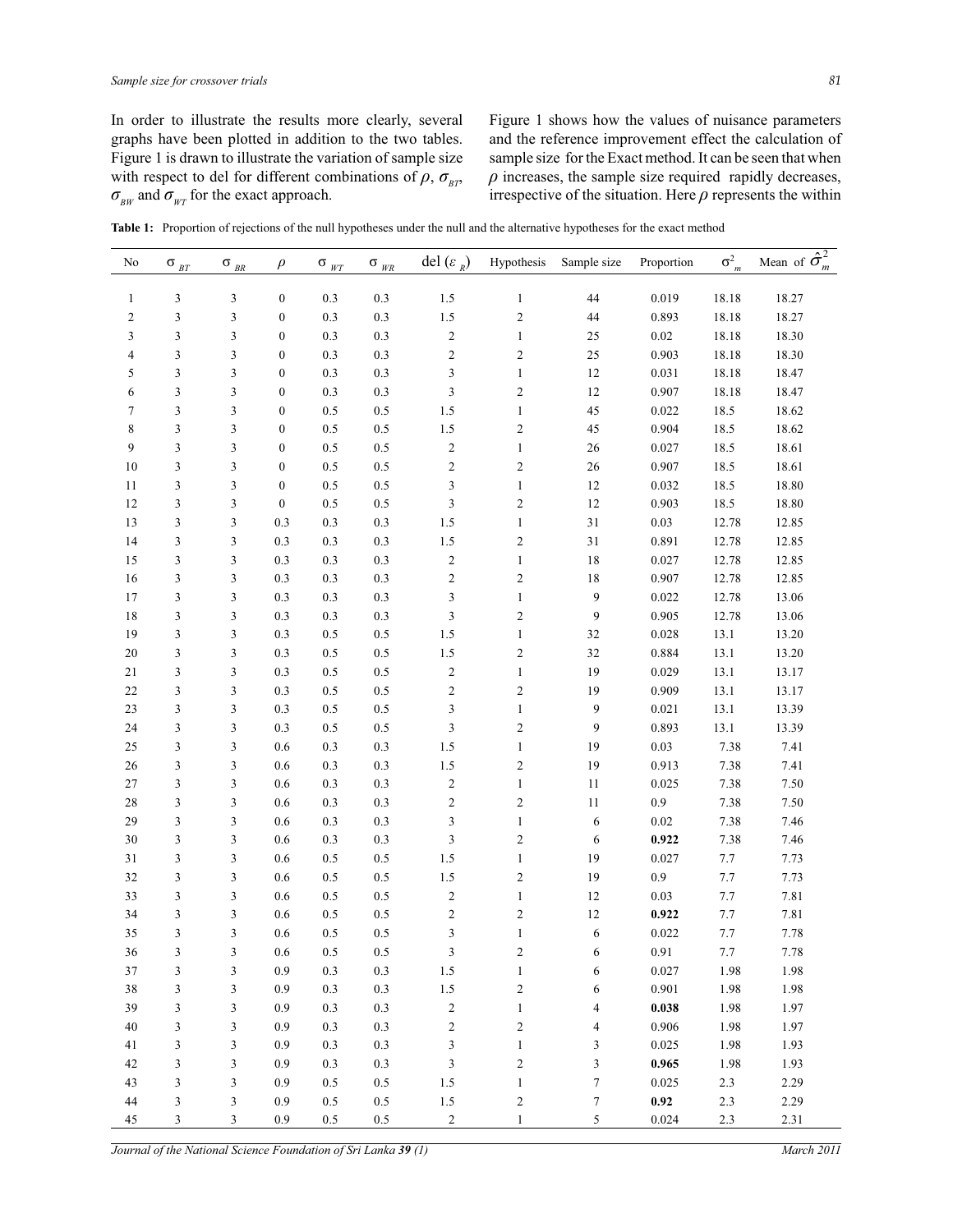Table 1 continued…

| No       | $\sigma$ $_{\scriptscriptstyle BT}$ | $\sigma$ $_{\scriptscriptstyle BR}$ | $\rho$           | $\sigma$ <sub>WT</sub> | $\sigma$ $_{\it WR}$ | del $(\varepsilon_R)$       | Hypothesis       | Sample size             | Proportion | $\sigma_{m}^2$ | Mean of $\hat{\sigma}_m^2$ |
|----------|-------------------------------------|-------------------------------------|------------------|------------------------|----------------------|-----------------------------|------------------|-------------------------|------------|----------------|----------------------------|
| 46       | 3                                   | 3                                   | 0.9              | 0.5                    | $0.5\,$              | $\sqrt{2}$                  | $\sqrt{2}$       | 5                       | 0.955      | 2.3            | 2.31                       |
| 47       | 3                                   | 3                                   | 0.9              | $0.5\,$                | $0.5\,$              | $\mathfrak{Z}$              | $\mathbf{1}$     | $\mathfrak{Z}$          | 0.021      | 2.3            | 2.25                       |
| 48       | 3                                   | 3                                   | 0.9              | 0.5                    | $0.5\,$              | 3                           | $\sqrt{2}$       | $\mathfrak{Z}$          | 0.937      | 2.3            | 2.25                       |
| 49       | $\overline{4}$                      | 4                                   | $\boldsymbol{0}$ | 0.3                    | $0.3\,$              | 1.5                         | $\mathbf{1}$     | $77\,$                  | 0.023      | 32.18          | 32.28                      |
| 50       | $\overline{4}$                      | 4                                   | $\mathbf{0}$     | 0.3                    | $0.3\,$              | 1.5                         | $\overline{c}$   | 77                      | 0.906      | 32.18          | 32.28                      |
| 51       | 4                                   | 4                                   | $\mathbf{0}$     | 0.3                    | $0.3\,$              | $\sqrt{2}$                  | $\mathbf{1}$     | 44                      | 0.019      | 32.18          | 32.33                      |
| 52       | 4                                   | 4                                   | $\mathbf{0}$     | 0.3                    | $0.3\,$              | $\overline{2}$              | $\sqrt{2}$       | 44                      | 0.892      | 32.18          | 32.33                      |
| 53       | 4                                   | 4                                   | $\mathbf{0}$     | 0.3                    | $0.3\,$              | 3                           | $\mathbf{1}$     | 20                      | 0.024      | 32.18          | 32.35                      |
| 54       | 4                                   | 4                                   | $\mathbf{0}$     | 0.3                    | $0.3\,$              | 3                           | $\sqrt{2}$       | $20\,$                  | 0.893      | 32.18          | 32.35                      |
| 55       | 4                                   | 4                                   | $\mathbf{0}$     | 0.5                    | $0.5\,$              | 1.5                         | $\mathbf{1}$     | 77                      | 0.023      | 32.5           | 32.60                      |
| 56       | 4                                   | 4                                   | $\mathbf{0}$     | $0.5\,$                | $0.5\,$              | 1.5                         | $\sqrt{2}$       | 77                      | 0.904      | 32.5           | 32.60                      |
| 57       | 4                                   | 4                                   | $\mathbf{0}$     | 0.5                    | $0.5\,$              | $\sqrt{2}$                  | $\mathbf{1}$     | 44                      | $0.018\,$  | 32.5           | 32.66                      |
| 58       | 4                                   | 4                                   | $\mathbf{0}$     | 0.5                    | $0.5\,$              | $\sqrt{2}$                  | $\sqrt{2}$       | 44                      | 0.889      | 32.5           | 32.66                      |
| 59       | 4                                   | 4                                   | $\mathbf{0}$     | 0.5                    | $0.5\,$              | 3                           | $\mathbf{1}$     | $20\,$                  | 0.027      | 32.5           | 32.67                      |
| 60       | 4                                   | 4                                   | $\mathbf{0}$     | 0.5                    | $0.5\,$              | 3                           | $\sqrt{2}$       | $20\,$                  | 0.888      | 32.5           | 32.67                      |
| 61       | 4                                   | 4                                   | 0.3              | 0.3                    | $0.3\,$              | 1.5                         | $\mathbf{1}$     | 54                      | 0.029      | 22.58          | 22.68                      |
| 62       | 4                                   | 4                                   | 0.3              | 0.3                    | $0.3\,$              | 1.5                         | $\sqrt{2}$       | 54                      | 0.893      | 22.58          | 22.68                      |
| 63       | 4                                   | 4                                   | 0.3              | 0.3                    | $0.3\,$              | $\sqrt{2}$                  | $\mathbf{1}$     | 31                      | 0.029      | 22.58          | 22.71                      |
| 64       | 4                                   | 4                                   | 0.3              | 0.3                    | $0.3\,$              | $\sqrt{2}$                  | $\sqrt{2}$       | 31                      | 0.891      | 22.58          | 22.71                      |
| 65       | 4                                   | 4                                   | 0.3              | 0.3                    | $0.3\,$              | 3                           | $\mathbf{1}$     | 15                      | 0.026      | 22.58          | 22.84                      |
| 66       | 4                                   | 4                                   | 0.3              | 0.3                    | $0.3\,$              | 3                           | $\sqrt{2}$       | 15                      | 0.912      | 22.58          | 22.84                      |
| 67       | 4                                   | 4                                   | 0.3              | $0.5\,$                | $0.5\,$              | 1.5                         | $\mathbf{1}$     | 55                      | 0.021      | 22.9           | 23.04                      |
| 68       | 4                                   | 4                                   | 0.3              | $0.5\,$                | $0.5\,$              | 1.5                         | $\sqrt{2}$       | 55                      | $0.9\,$    | 22.9           | 23.04                      |
| 69       | 4                                   | 4                                   | 0.3              | $0.5\,$                | $0.5\,$              | $\sqrt{2}$                  | $\mathbf{1}$     | 32                      | 0.029      | 22.9           | 23.06                      |
| 70       | 4                                   | 4                                   | 0.3              | $0.5\,$                | $0.5\,$              | $\overline{2}$              | $\sqrt{2}$       | 32                      | 0.891      | 22.9           | 23.06                      |
| 71       | 4                                   | 4                                   | 0.3              | $0.5\,$                | $0.5\,$              | 3                           | $\mathbf{1}$     | 15                      | 0.028      | 22.9           | 23.16                      |
| 72       | 4                                   | 4                                   | 0.3              | $0.5\,$                | $0.5\,$              | $\mathfrak{Z}$              | $\sqrt{2}$       | 15                      | 0.906      | 22.9           | 23.16                      |
| 73       | 4                                   | 4                                   | 0.6              | 0.3                    | $0.3\,$              | 1.5                         | $\mathbf{1}$     | 32                      | 0.027      | 12.98          | 13.08                      |
| 74       | 4                                   | 4                                   | 0.6              | 0.3                    | $0.3\,$              | 1.5                         | $\sqrt{2}$       | 32                      | 0.895      | 12.98          | 13.08                      |
| 75       | 4                                   | 4                                   | 0.6              | 0.3                    | $0.3\,$              | $\sqrt{2}$                  | $\mathbf{1}$     | 19                      | 0.031      | 12.98          | 13.04                      |
| 76       | 4                                   | 4                                   | 0.6              | 0.3                    | $0.3\,$              | $\sqrt{2}$                  | $\sqrt{2}$       | 19                      | 0.914      | 12.98          | 13.04                      |
| 77       | 4                                   | 4                                   | 0.6              | 0.3                    | $0.3\,$              | 3                           | $\mathbf{1}$     | 9                       | 0.021      | 12.98          | 13.20                      |
| 78       | $\overline{4}$                      | 4                                   | 0.6              | 0.3                    | $0.3\,$              | 3                           | $\sqrt{2}$       | 9                       | 0.896      | 12.98          | 13.20                      |
| 79       | 4                                   | 4                                   | $0.6\,$          | 0.5                    | 0.5                  | 1.5                         | $\mathbf{1}$     | 33                      | 0.021      | 13.3           | 13.41                      |
| 80       | 4                                   | 4                                   | 0.6              | 0.5                    | $0.5\,$              | 1.5                         | $\overline{c}$   | 33                      | 0.907      | 13.3           | 13.41                      |
| 81       | 4                                   | 4                                   | $0.6\,$          | 0.5                    | 0.5                  | $\overline{\mathbf{c}}$     | $\mathbf{1}$     | $19\,$                  | 0.029      | 13.3           | 13.35                      |
| 82       | 4                                   | 4                                   | 0.6              | $0.5\,$                | 0.5                  | $\sqrt{2}$                  | $\sqrt{2}$       | 19                      | 0.91       | 13.3           | 13.35                      |
| 83       | $\overline{\mathcal{L}}$            | $\overline{\mathcal{A}}$            | 0.6              | $0.5\,$                | $0.5\,$              | $\ensuremath{\mathfrak{Z}}$ | $\,1$            | 9                       | 0.024      | 13.3           | 13.52                      |
| 84       | 4                                   | $\overline{\mathcal{A}}$            | 0.6              | $0.5\,$                | $0.5\,$              | $\sqrt{3}$                  | $\sqrt{2}$       | 9                       | 0.895      | 13.3           | 13.52                      |
| 85       | 4                                   | $\overline{\mathcal{A}}$            | 0.9              | 0.3                    | $0.3\,$              | 1.5                         | $\,1$            | 9                       | 0.024      | 3.38           | 3.40                       |
| 86       | 4                                   | $\overline{\mathcal{A}}$            | 0.9              | 0.3                    | $0.3\,$              | 1.5                         | $\boldsymbol{2}$ | 9                       | 0.901      | 3.38           | 3.40                       |
| $\bf 87$ | $\overline{\mathcal{L}}$            | $\overline{\mathcal{A}}$            | 0.9              | 0.3                    | $0.3\,$              | $\sqrt{2}$                  | $\,1$            | 6                       | 0.025      | 3.38           | 3.37                       |
| $88\,$   | 4                                   | $\overline{4}$                      | 0.9              | 0.3                    | $0.3\,$              | $\sqrt{2}$                  | $\boldsymbol{2}$ | 6                       | 0.921      | 3.38           | 3.37                       |
| 89       | $\overline{\mathcal{L}}$            | $\overline{4}$                      | 0.9              | 0.3                    | $0.3\,$              | $\sqrt{3}$                  | $\,1\,$          | $\overline{\mathbf{4}}$ | 0.039      | 3.38           | 3.37                       |
| 90       | $\overline{\mathcal{L}}$            | 4                                   | 0.9              | 0.3                    | $0.3\,$              | $\ensuremath{\mathfrak{Z}}$ | $\sqrt{2}$       | $\overline{4}$          | 0.967      | 3.38           | 3.37                       |
| 91       | $\overline{\mathcal{L}}$            | $\overline{4}$                      | 0.9              | $0.5\,$                | $0.5\,$              | 1.5                         | $\,1\,$          | 10                      | 0.027      | 3.7            | 3.72                       |
| 92       | $\overline{\mathcal{L}}$            | 4                                   | 0.9              | $0.5\,$                | $0.5\,$              | $1.5\,$                     | $\sqrt{2}$       | 10                      | 0.914      | 3.7            | 3.72                       |
| 93       | $\overline{\mathcal{L}}$            | 4                                   | 0.9              | $0.5\,$                | $0.5\,$              | $\sqrt{2}$                  | $\mathbf{1}$     | 6                       | 0.03       | 3.7            | 3.69                       |
| 94       | $\overline{\mathcal{L}}$            | $\overline{4}$                      | 0.9              | $0.5\,$                | $0.5\,$              | $\sqrt{2}$                  | $\boldsymbol{2}$ | 6                       | 0.89       | 3.7            | 3.69                       |
| 95       | $\overline{\mathcal{L}}$            | $\overline{4}$                      | 0.9              | $0.5\,$                | $0.5\,$              | $\ensuremath{\mathfrak{Z}}$ | $\mathbf{1}$     | $\overline{4}$          | 0.035      | 3.7            | 3.69                       |
| 96       | $\overline{\mathbf{4}}$             | 4                                   | 0.9              | 0.5                    | $0.5\,$              | 3                           | $\mathfrak{2}$   | $\overline{4}$          | 0.954      | 3.7            | 3.69                       |

*March 2011 Journal of the National Science Foundation of Sri Lanka 39 (1)*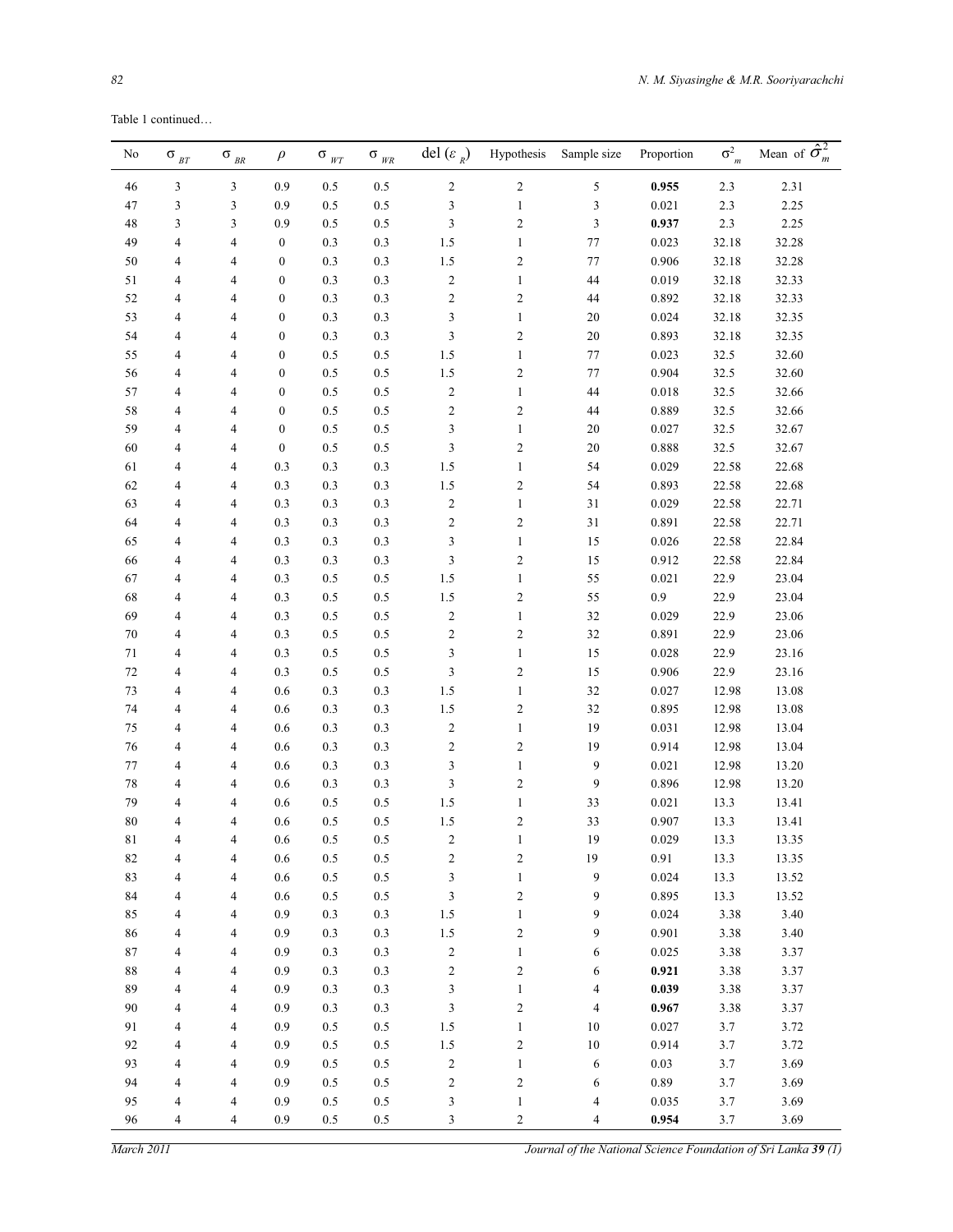| No                      | $\sigma$ $_{\scriptscriptstyle BT}$ | $\sigma$ <sub>BR</sub> | $\rho$           | $\sigma$ $_{\it WT}$ | $\sigma$ $_{\it WR}$ | del $(\varepsilon_R)$   | Hypothesis              | Sample size      | Proportion | $\sigma_{m}^2$ | Mean of $\hat{\sigma}_m^2$ |
|-------------------------|-------------------------------------|------------------------|------------------|----------------------|----------------------|-------------------------|-------------------------|------------------|------------|----------------|----------------------------|
| $\mathbf{1}$            | 3                                   | 3                      | $\boldsymbol{0}$ | 0.3                  | 0.3                  | $1.5\,$                 | $\mathbf{1}$            | 43               | 0.023      | 18.18          | 18.29                      |
| $\overline{\mathbf{c}}$ | $\sqrt{3}$                          | 3                      | $\boldsymbol{0}$ | 0.3                  | 0.3                  | 1.5                     | $\overline{\mathbf{c}}$ | 43               | 0.897      | 18.18          | 18.29                      |
| 3                       | $\mathfrak{Z}$                      | 3                      | $\boldsymbol{0}$ | 0.3                  | 0.3                  | $\sqrt{2}$              | $\mathbf{1}$            | 24               | 0.032      | 18.18          | 18.31                      |
| 4                       | $\mathfrak{Z}$                      | 3                      | $\boldsymbol{0}$ | 0.3                  | 0.3                  | $\sqrt{2}$              | $\overline{\mathbf{c}}$ | 24               | 0.889      | 18.18          | 18.31                      |
| 5                       | $\mathfrak{Z}$                      | 3                      | $\boldsymbol{0}$ | 0.3                  | 0.3                  | 3                       | $\,1\,$                 | 11               | 0.026      | 18.18          | 18.52                      |
| 6                       | 3                                   | 3                      | $\boldsymbol{0}$ | 0.3                  | 0.3                  | 3                       | $\overline{\mathbf{c}}$ | $11\,$           | 0.883      | 18.18          | 18.52                      |
| 7                       | $\mathfrak{Z}$                      | 3                      | $\boldsymbol{0}$ | 0.5                  | 0.5                  | 1.5                     | $\,1\,$                 | 44               | 0.018      | 18.5           | 18.59                      |
| 8                       | $\mathfrak{Z}$                      | 3                      | $\boldsymbol{0}$ | 0.5                  | 0.5                  | 1.5                     | $\overline{\mathbf{c}}$ | 44               | 0.886      | 18.5           | 18.59                      |
| 9                       | $\mathfrak{Z}$                      | 3                      | $\boldsymbol{0}$ | 0.5                  | 0.5                  | $\overline{\mathbf{c}}$ | $\,1\,$                 | 25               | $0.02\,$   | 18.5           | 18.63                      |
| 10                      | $\mathfrak{Z}$                      | 3                      | $\boldsymbol{0}$ | 0.5                  | 0.5                  | $\mathfrak{2}$          | $\overline{\mathbf{c}}$ | $25\,$           | 0.899      | 18.5           | 18.63                      |
| 11                      | $\mathfrak{Z}$                      | 3                      | $\boldsymbol{0}$ | 0.5                  | 0.5                  | 3                       | $\,1\,$                 | $11\,$           | 0.026      | 18.5           | 18.86                      |
| 12                      | $\mathfrak{Z}$                      | 3                      | $\boldsymbol{0}$ | 0.5                  | 0.5                  | 3                       | $\overline{\mathbf{c}}$ | $11\,$           | 0.879      | 18.5           | 18.86                      |
| 13                      | $\mathfrak{Z}$                      | 3                      | 0.3              | 0.3                  | 0.3                  | 1.5                     | $\mathbf{1}$            | $30\,$           | 0.022      | 12.78          | 12.84                      |
| 14                      | $\mathfrak{Z}$                      | 3                      | 0.3              | 0.3                  | 0.3                  | 1.5                     | $\overline{\mathbf{c}}$ | $30\,$           | 0.876      | 12.78          | 12.84                      |
| 15                      | $\mathfrak{Z}$                      | 3                      | 0.3              | 0.3                  | 0.3                  | $\sqrt{2}$              | $\mathbf{1}$            | 17               | 0.034      | 12.78          | 12.89                      |
| 16                      | $\mathfrak{Z}$                      | 3                      | 0.3              | 0.3                  | 0.3                  | $\sqrt{2}$              | $\overline{\mathbf{c}}$ | 17               | 0.885      | 12.78          | 12.89                      |
| 17                      | $\mathfrak{Z}$                      | 3                      | 0.3              | 0.3                  | 0.3                  | 3                       | $\,1\,$                 | $\,$ $\,$        | 0.026      | 12.78          | 12.96                      |
| 18                      | $\mathfrak{Z}$                      | 3                      | 0.3              | 0.3                  | 0.3                  | 3                       | $\overline{\mathbf{c}}$ | $\,$ $\,$        | 0.862      | 12.78          | 12.96                      |
| 19                      | $\mathfrak{Z}$                      | 3                      | 0.3              | 0.5                  | 0.5                  | 1.5                     | $\,1\,$                 | 31               | 0.029      | 13.11          | 3.18                       |
| 20                      | $\mathfrak{Z}$                      | 3                      | 0.3              | 0.5                  | 0.5                  | 1.5                     | $\overline{\mathbf{c}}$ | 31               | 0.89       | 13.11          | 3.18                       |
| $21\,$                  | $\mathfrak{Z}$                      | 3                      | 0.3              | 0.5                  | 0.5                  | $\overline{\mathbf{c}}$ | $\mathbf{1}$            | $18\,$           | 0.033      | 13.11          | 3.17                       |
| 22                      | $\mathfrak{Z}$                      | 3                      | 0.3              | 0.5                  | 0.5                  | $\sqrt{2}$              | $\overline{\mathbf{c}}$ | $18\,$           | 0.908      | 13.11          | 3.17                       |
| 23                      | $\mathfrak{Z}$                      | 3                      | 0.3              | 0.5                  | 0.5                  | 3                       | $\mathbf{1}$            | $\,$ $\,$        | 0.025      | 13.11          | 3.29                       |
| 24                      | $\mathfrak{Z}$                      | 3                      | 0.3              | 0.5                  | 0.5                  | 3                       | $\overline{\mathbf{c}}$ | $\,$ $\,$        | 0.848      | 13.11          | 3.29                       |
| 25                      | $\mathfrak{Z}$                      | 3                      | $0.6\,$          | 0.3                  | 0.3                  | 1.5                     | $\mathbf{1}$            | $18\,$           | 0.034      | 7.38           | 7.42                       |
| 26                      | $\mathfrak{Z}$                      | 3                      | $0.6\,$          | 0.3                  | 0.3                  | 1.5                     | $\overline{\mathbf{c}}$ | 18               | 0.901      | 7.38           | 7.42                       |
| 27                      | $\mathfrak{Z}$                      | 3                      | $0.6\,$          | 0.3                  | 0.3                  | $\sqrt{2}$              | $\mathbf{1}$            | $10\,$           | 0.024      | 7.38           | 7.49                       |
| 28                      | $\mathfrak{Z}$                      | 3                      | $0.6\,$          | 0.3                  | 0.3                  | $\sqrt{2}$              | $\overline{\mathbf{c}}$ | $10\,$           | 0.875      | 7.38           | 7.49                       |
| 29                      | $\mathfrak{Z}$                      | 3                      | $0.6\,$          | 0.3                  | 0.3                  | 3                       | $\mathbf{1}$            | 5                | 0.021      | 7.38           | 7.53                       |
| 30                      | 3                                   | 3                      | $0.6\,$          | 0.3                  | 0.3                  | 3                       | $\overline{\mathbf{c}}$ | 5                | 0.866      | 7.38           | 7.53                       |
| 31                      | $\mathfrak{Z}$                      | 3                      | $0.6\,$          | 0.5                  | 0.5                  | 1.5                     | $\mathbf{1}$            | $18\,$           | 0.035      | $7.7\,$        | 7.73                       |
| 32                      | $\mathfrak{Z}$                      | 3                      | $0.6\,$          | 0.5                  | 0.5                  | 1.5                     | $\overline{\mathbf{c}}$ | $18\,$           | 0.894      | 7.7            | 7.73                       |
| 33                      | $\mathfrak{Z}$                      | 3                      | $0.6\,$          | 0.5                  | 0.5                  | $\sqrt{2}$              | $\mathbf{1}$            | $11\,$           | 0.023      | 7.7            | 7.82                       |
| 34                      | $\mathfrak{Z}$                      | 3                      | $0.6\,$          | 0.5                  | 0.5                  | $\mathfrak{2}$          | $\overline{\mathbf{c}}$ | $11\,$           | 0.882      | 7.7            | 7.82                       |
| 35                      | 3                                   | 3                      | $0.6\,$          | 0.5                  | 0.5                  | 3                       | $\mathbf{1}$            | 5                | 0.021      | 7.7            | 7.86                       |
| 36                      | 3                                   | 3                      | 0.6              | 0.5                  | $0.5\,$              | 3                       | 2                       | 5                | 0.847      | 7.7            | 7.86                       |
| 37                      | $\mathfrak{Z}$                      | 3                      | 0.9              | 0.3                  | 0.3                  | $1.5\,$                 | $\mathbf{1}$            | 5                | 0.024      | 1.98           | 1.99                       |
| 38                      | $\mathfrak{Z}$                      | 3                      | 0.9              | 0.3                  | 0.3                  | $1.5\,$                 | $\overline{c}$          | 5                | 0.845      | 1.98           | 1.99                       |
| 39                      | 3                                   | 3                      | 0.9              | 0.3                  | 0.3                  | $\boldsymbol{2}$        | $\mathbf{1}$            | 3                | 0.025      | 1.98           | 1.93                       |
| 40                      | $\mathfrak{Z}$                      | 3                      | 0.9              | 0.3                  | 0.3                  | $\mathbf{2}$            | $\overline{c}$          | 3                | 0.749      | 1.98           | 1.93                       |
| 41                      | 3                                   | 3                      | 0.9              | 0.3                  | 0.3                  | 3                       | $\mathbf{1}$            | $\overline{c}$   | 0.021      | 1.98           | 1.92                       |
| 42                      | $\mathfrak{Z}$                      | 3                      | 0.9              | 0.3                  | 0.3                  | 3                       | $\overline{c}$          | $\boldsymbol{2}$ | 0.599      | 1.98           | 1.92                       |
| 43                      | 3                                   | 3                      | 0.9              | 0.5                  | 0.5                  | $1.5\,$                 | $\mathbf{1}$            | 6                | 0.03       | 2.3            | 2.30                       |
| 44                      | 3                                   | 3                      | 0.9              | $0.5\,$              | 0.5                  | $1.5\,$                 | $\overline{c}$          | 6                | 0.865      | 2.3            | 2.30                       |
| 45                      | $\mathfrak{Z}$                      | 3                      | 0.9              | 0.5                  | 0.5                  | $\overline{c}$          | $\mathbf{1}$            | 4                | 0.033      | 2.3            | 2.29                       |
| 46                      | 3                                   | 3                      | 0.9              | 0.5                  | 0.5                  | $\overline{c}$          | $\overline{c}$          | 4                | $0.881\,$  | 2.3            | 2.29                       |
| 47                      | 3                                   | 3                      | 0.9              | 0.5                  | 0.5                  | 3                       | $\mathbf{1}$            | $\boldsymbol{2}$ | 0.024      | 2.3            | 2.23                       |
| 48                      | 3                                   | 3                      | 0.9              | 0.5                  | 0.5                  | 3                       | $\overline{c}$          | $\overline{c}$   | 0.557      | 2.3            | 2.23                       |
| 49                      | 4                                   | 4                      | $\boldsymbol{0}$ | 0.3                  | 0.3                  | $1.5\,$                 | $\mathbf{1}$            | $76\,$           | $0.016\,$  | 32.18          | 32.22                      |
| 50                      | $\overline{4}$                      | 4                      | $\overline{0}$   | 0.3                  | 0.3                  | $1.5\,$                 | $\overline{2}$          | 76               | 0.892      | 32.18          | 32.22                      |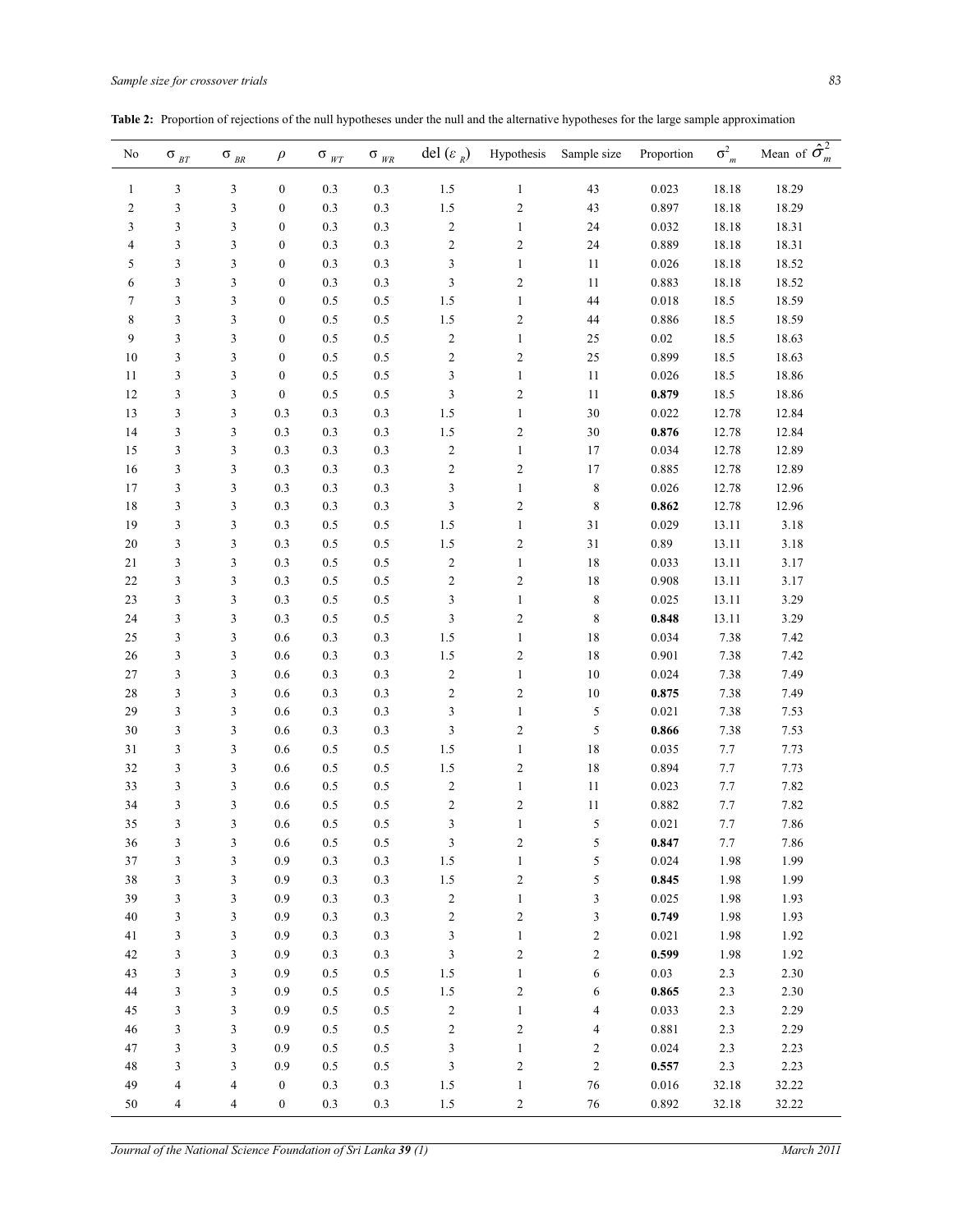| No | $\sigma$ $_{\scriptscriptstyle BT}$ | $\sigma$ $_{\scriptscriptstyle BR}$ | $\rho$           | $\sigma$ $_{\it WT}$ | $\sigma$ $_{\it WR}$ | del $(\varepsilon_R)$ | Hypothesis              | Sample size    | Proportion | $\sigma_{m}^2$ | Mean of $\hat{\sigma}_m^2$ |
|----|-------------------------------------|-------------------------------------|------------------|----------------------|----------------------|-----------------------|-------------------------|----------------|------------|----------------|----------------------------|
| 51 | $\overline{4}$                      | $\overline{4}$                      | $\boldsymbol{0}$ | $0.3\,$              | $0.3\,$              | $\sqrt{2}$            | $\mathbf{1}$            | 43             | 0.023      | 32.18          | 32.38                      |
| 52 | $\overline{4}$                      | 4                                   | $\boldsymbol{0}$ | 0.3                  | 0.3                  | $\sqrt{2}$            | $\overline{c}$          | 43             | 0.895      | 32.18          | 32.38                      |
| 53 | $\overline{4}$                      | 4                                   | $\boldsymbol{0}$ | 0.3                  | 0.3                  | 3                     | $\mathbf{1}$            | 19             | 0.029      | 32.18          | 32.42                      |
| 54 | $\overline{4}$                      | 4                                   | $\boldsymbol{0}$ | 0.3                  | 0.3                  | $\mathfrak{Z}$        | $\boldsymbol{2}$        | 19             | 0.883      | 32.18          | 32.42                      |
| 55 | $\overline{4}$                      | 4                                   | $\boldsymbol{0}$ | 0.5                  | $0.5\,$              | 1.5                   | $\mathbf{1}$            | 76             | 0.016      | 32.53          | 2.55                       |
| 56 | $\overline{4}$                      | 4                                   | $\boldsymbol{0}$ | 0.5                  | $0.5\,$              | 1.5                   | $\overline{\mathbf{c}}$ | 76             | 0.887      | 32.5           | 32.55                      |
| 57 | $\overline{4}$                      | 4                                   | $\boldsymbol{0}$ | 0.5                  | $0.5\,$              | $\sqrt{2}$            | $\mathbf{1}$            | 43             | 0.022      | 32.5           | 32.70                      |
| 58 | $\overline{4}$                      | 4                                   | $\boldsymbol{0}$ | 0.5                  | $0.5\,$              | $\sqrt{2}$            | $\boldsymbol{2}$        | 43             | 0.896      | 32.5           | 32.70                      |
| 59 | $\overline{4}$                      | 4                                   | $\boldsymbol{0}$ | 0.5                  | 0.5                  | 3                     | $\mathbf{1}$            | 19             | $0.03\,$   | 32.5           | 32.73                      |
| 60 | $\overline{4}$                      | 4                                   | $\boldsymbol{0}$ | 0.5                  | 0.5                  | $\mathfrak{Z}$        | $\overline{\mathbf{c}}$ | 19             | 0.882      | 32.5           | 32.73                      |
| 61 | $\overline{4}$                      | 4                                   | 0.3              | 0.3                  | 0.3                  | 1.5                   | $\mathbf{1}$            | 53             | 0.022      | 22.58          | 22.69                      |
| 62 | $\overline{4}$                      | 4                                   | 0.3              | 0.3                  | 0.3                  | 1.5                   | $\overline{\mathbf{c}}$ | 53             | 0.904      | 22.58          | 22.69                      |
| 63 | $\overline{4}$                      | 4                                   | 0.3              | 0.3                  | 0.3                  | $\sqrt{2}$            | $\mathbf{1}$            | $30\,$         | 0.023      | 22.58          | 22.69                      |
| 64 | $\overline{4}$                      | 4                                   | 0.3              | 0.3                  | 0.3                  | $\sqrt{2}$            | $\sqrt{2}$              | $30\,$         | 0.875      | 22.58          | 22.69                      |
| 65 | $\overline{4}$                      | 4                                   | 0.3              | 0.3                  | 0.3                  | 3                     | $\mathbf{1}$            | 14             | $0.03\,$   | 22.58          | 22.87                      |
| 66 | $\overline{4}$                      | 4                                   | 0.3              | 0.3                  | 0.3                  | $\mathfrak{Z}$        | $\overline{\mathbf{c}}$ | 14             | 0.887      | 22.58          | 22.87                      |
| 67 | $\overline{4}$                      | 4                                   | 0.3              | 0.5                  | 0.5                  | 1.5                   | $\mathbf{1}$            | 54             | 0.025      | 22.9           | 23.00                      |
| 68 | $\overline{4}$                      | 4                                   | 0.3              | 0.5                  | $0.5\,$              | 1.5                   | $\sqrt{2}$              | 54             | 0.899      | 22.9           | 23.00                      |
| 69 | $\overline{4}$                      | 4                                   | 0.3              | 0.5                  | $0.5\,$              | $\sqrt{2}$            | $\mathbf{1}$            | $3\sqrt{1}$    | $0.03\,$   | 22.9           | 23.03                      |
| 70 | $\overline{4}$                      | 4                                   | 0.3              | 0.5                  | 0.5                  | $\sqrt{2}$            | $\sqrt{2}$              | 31             | 0.895      | 22.9           | 23.03                      |
| 71 | $\overline{4}$                      | 4                                   | 0.3              | 0.5                  | 0.5                  | 3                     | $\mathbf{1}$            | 14             | 0.029      | 22.9           | 23.19                      |
| 72 | $\overline{4}$                      | 4                                   | 0.3              | 0.5                  | 0.5                  | 3                     | $\overline{\mathbf{c}}$ | 14             | 0.885      | 22.9           | 23.19                      |
| 73 | $\overline{4}$                      | 4                                   | 0.6              | 0.3                  | 0.3                  | 1.5                   | $\mathbf{1}$            | $31\,$         | 0.028      | 12.98          | 13.05                      |
| 74 | $\overline{4}$                      | 4                                   | 0.6              | 0.3                  | 0.3                  | 1.5                   | $\sqrt{2}$              | 31             | 0.892      | 12.98          | 13.05                      |
| 75 | $\overline{4}$                      | 4                                   | 0.6              | 0.3                  | 0.3                  | $\sqrt{2}$            | $\mathbf{1}$            | 18             | 0.032      | 12.98          | 13.06                      |
| 76 | $\overline{4}$                      | 4                                   | 0.6              | 0.3                  | 0.3                  | $\sqrt{2}$            | $\overline{\mathbf{c}}$ | $18\,$         | 0.904      | 12.98          | 13.06                      |
| 77 | $\overline{4}$                      | 4                                   | 0.6              | 0.3                  | 0.3                  | 3                     | $\mathbf{1}$            | $\,$ 8 $\,$    | 0.025      | 12.98          | 13.11                      |
| 78 | $\overline{4}$                      | 4                                   | 0.6              | 0.3                  | 0.3                  | 3                     | $\overline{\mathbf{c}}$ | $\,$ $\,$      | $\bf 0.86$ | 12.98          | 13.11                      |
| 79 | $\overline{4}$                      | 4                                   | 0.6              | 0.5                  | 0.5                  | 1.5                   | $\mathbf{1}$            | 32             | 0.029      | 13.3           | 13.40                      |
| 80 | $\overline{4}$                      | 4                                   | 0.6              | 0.5                  | $0.5\,$              | 1.5                   | $\sqrt{2}$              | 32             | 0.887      | 13.3           | 13.40                      |
| 81 | $\overline{4}$                      | 4                                   | 0.6              | 0.5                  | $0.5\,$              | $\sqrt{2}$            | $\mathbf{1}$            | $18\,$         | 0.033      | 13.3           | 13.37                      |
| 82 | $\overline{4}$                      | 4                                   | 0.6              | 0.5                  | 0.5                  | $\sqrt{2}$            | $\overline{c}$          | $18\,$         | 0.898      | 13.3           | 13.37                      |
| 83 | 4                                   | 4                                   | 0.6              | 0.5                  | $0.5\,$              | 3                     | $\mathbf{1}$            | $\,$ 8 $\,$    | 0.025      | 13.3           | 13.43                      |
| 84 | 4                                   | 4                                   | 0.6              | 0.5                  | 0.5                  | 3                     | $\sqrt{2}$              | $\,$ $\,$      | 0.851      | 13.3           | 13.43                      |
| 85 | 4                                   | 4                                   | 0.9              | 0.3                  | 0.3                  | 1.5                   | $\mathbf{1}$            | $\,$ 8 $\,$    | 0.029      | 3.38           | 3.38                       |
| 86 | 4                                   | 4                                   | 0.9              | 0.3                  | 0.3                  | 1.5                   | $\overline{c}$          | 8              | 0.848      | 3.38           | 3.38                       |
| 87 | 4                                   | 4                                   | 0.9              | 0.3                  | $0.3\,$              | $\sqrt{2}$            | $\mathbf{1}$            | 5              | 0.024      | 3.38           | 3.40                       |
| 88 | 4                                   | 4                                   | 0.9              | 0.3                  | $0.3\,$              | $\sqrt{2}$            | $\boldsymbol{2}$        | 5              | $\bf 0.86$ | 3.38           | 3.40                       |
| 89 | $\overline{4}$                      | 4                                   | 0.9              | 0.3                  | 0.3                  | 3                     | $\mathbf{1}$            | $\overline{c}$ | 0.019      | 3.38           | 3.28                       |
| 90 | 4                                   | 4                                   | 0.9              | 0.3                  | 0.3                  | 3                     | $\boldsymbol{2}$        | $\overline{c}$ | 0.421      | 3.38           | 3.28                       |
| 91 | 4                                   | 4                                   | 0.9              | 0.5                  | $0.5\,$              | 1.5                   | $\mathbf{1}$            | 9              | 0.021      | 3.7            | 3.72                       |
| 92 | 4                                   | 4                                   | 0.9              | 0.5                  | $0.5\,$              | 1.5                   | $\boldsymbol{2}$        | 9              | 0.879      | 3.7            | 3.72                       |
| 93 | 4                                   | 4                                   | 0.9              | 0.5                  | 0.5                  | $\sqrt{2}$            | $\mathbf{1}$            | 5              | 0.024      | 3.7            | 3.72                       |
| 94 | $\overline{4}$                      | 4                                   | 0.9              | 0.5                  | $0.5\,$              | $\overline{c}$        | $\boldsymbol{2}$        | 5              | 0.825      | 3.7            | 3.72                       |
| 95 | 4                                   | 4                                   | 0.9              | 0.5                  | 0.5                  | 3                     | $\mathbf{1}$            | 3              | 0.025      | 3.7            | 3.61                       |
| 96 | 4                                   | 4                                   | 0.9              | 0.5                  | 0.5                  | 3                     | $\overline{c}$          | 3              | 0.814      | 3.7            | 3.61                       |
|    |                                     |                                     |                  |                      |                      |                       |                         |                |            |                |                            |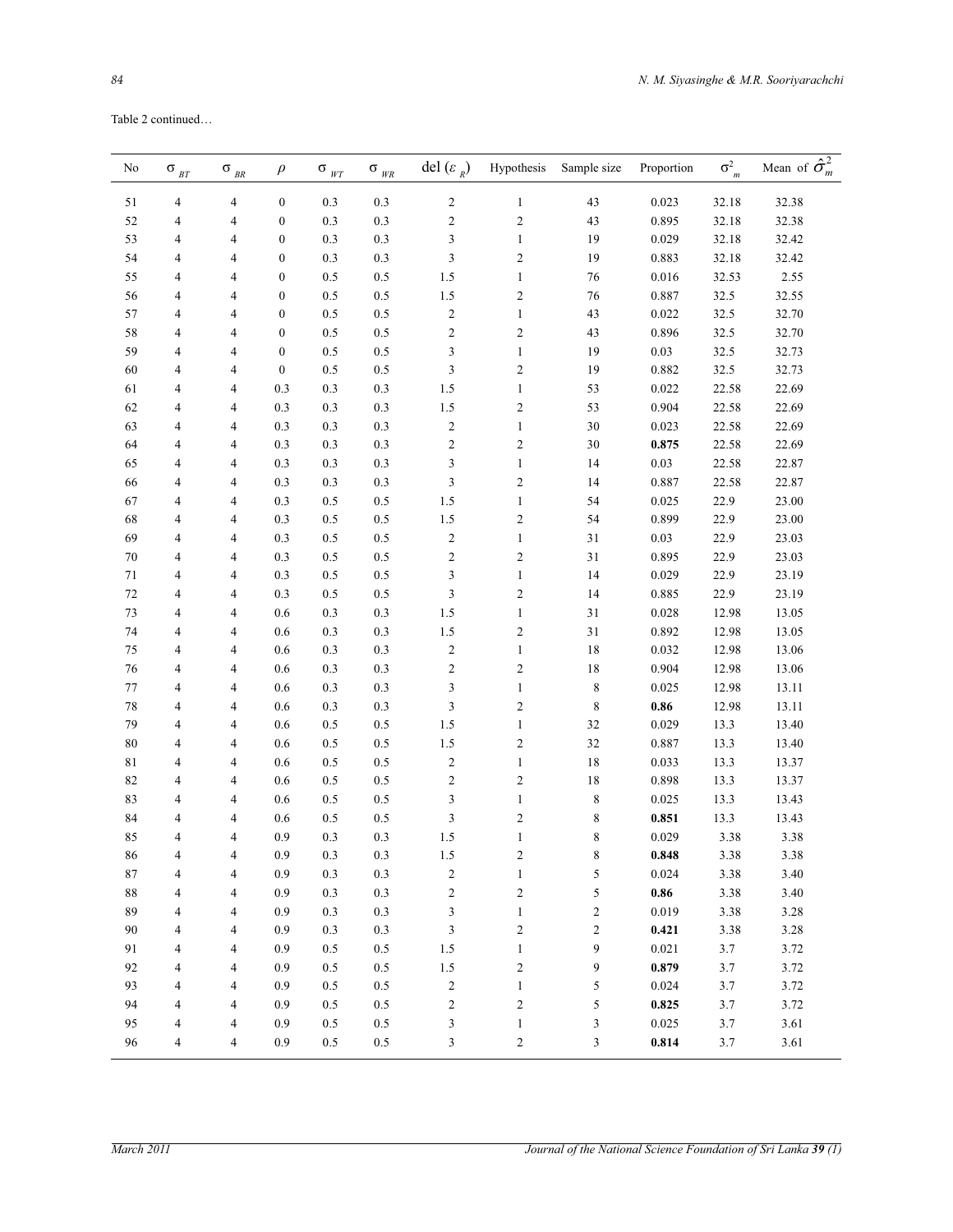patient correlation coefficient. The higher the correlation between patients, the higher the gain in sample size. Also it can be observed that, the within patient variance  $(\sigma_{\text{WP}})^2$ has less effect than the between patient variance  $(\sigma_{BT})^2$ on the calculation of sample size because the latter is usually much greater than the former. When the reference improvement increases the sample size becomes smaller, because the difference we want to detect is larger. Also the gain in sample size due to increasing correlation is higher for smaller reference improvement.

 Figure 2 is drawn in order to see whether the significance level is maintained by the test for the exact approach. It shows a graph of the proportion of rejections of the null hypothesis, when the null hypothesis is true versus del for different combinations of  $\rho$ ,  $\sigma_{BT}$  and  $\sigma_{WT}$ for the exact approach.

 Two coloured lines represent the band within which the proportion should lie, in order to maintain the significance level. The corresponding sample size is shown near the points, which are out of the bands. Similar results as shown by Table 1 are illustrated here.

 Figure 3 is drawn in order to see how well the power is maintained by the test for the exact approach. It gives a graph of the proportion of rejections of the null hypothesis, when the alternative hypothesis is true versus del for different combinations of  $\rho$ ,  $\sigma_{BT}$  and  $\sigma_{WT}$ for the exact approach.

 When considering Figure 3 it can be seen that most of the sample sizes which lie outside the bands are very small numbers except for 12, which is very close to the upper limit. When the sample size is five or less, many points lie outside the band. The reason is the imprecision of the approximation used in calculating the inverse t distribution values when the sample size is less than or equal to five. When  $\rho$  is very high (0.9) and the reference improvement is large ( 3 ), there is a higher tendency in obtaining a small sample size, hence a higher number of points can be observed outside the bands in those combinations.

 From Figures 2 and 3, it can be seen that similar results are obtained as per the table for the exact approach.

 Figures 4 and 5 are the corresponding graphs to Figures 1 and 2, for the large sample approach respectively. The conclusions drawn from Figure 4 are same as those drawn from Figure 1. Figure 5 illustrates similar results as given in Table 2.

Figure 6 is the corresponding graph to Figure 3, for

the large sample approach and illustrates similar results as in Table 2. When  $\rho$  is very high (0.9) and the reference improvement is large (3), there is a higher tendency in obtaining a small sample size.

# **CONCLUSION**

This study deals with the sample size calculation of crossover trials under two situations in the power approach, namely the exact and large sample methods (Chow *et al*. 2003).

 From the results of the simulation study the following guidelines can be given. It was seen that when the sample size is very small (less than or equal to five), neither method maintains error rates. i.e. even the exact method which was based on the t distribution failed for very small sample sizes. This is because the approximation used to calculate the inverse of the t distribution which is described in Cooke *et al*. (1982), in determining the sample size, is not accurate for very small sample sizes. Also it is evident that when the sample size is fairly large in terms of crossover studies ( $5 <$  sample size  $< 12$ ), only the exact approach has maintained error rates. This is because the normal ordinate is an underestimate of the t ordinate for sample sizes within that range. That means within the specified sample limits the exact approach should be used.

 When the sample size is large in terms of crossover studies ( $\geq$  12) both methods have maintained error rates. i.e. for the sample sizes greater than about eleven, the large sample approach, which is much simpler than the exact approach, can be used for sample size determination instead of the exact approach, which needs numerical methods. A higher reduction in sample size can be achieved when the within patient correlation is high.

 A better approximation for the inverse distribution of the t distribution should be found when calculating sample sizes, which are believed to be very small. The study is done for 2 x 2 crossover trials, which consider only two treatments and two periods. As an extension one can consider more treatments and periods. Also in this study there are no replications of treatments, i.e. a treatment is given to a set of patients (subjects) only once. One can extend this study to have replications.

 An assumption used in this study is that of equality of within and between patient variances for both treated and reference groups (i.e.  $\sigma_{BT}^2 = \sigma_{BT}^2$  and  $\sigma_{WT}^2 = \sigma_{WR}^2$ ) and equal allocation of patients to both groups. Thus further investigation can be carried out taking different values for these parameters.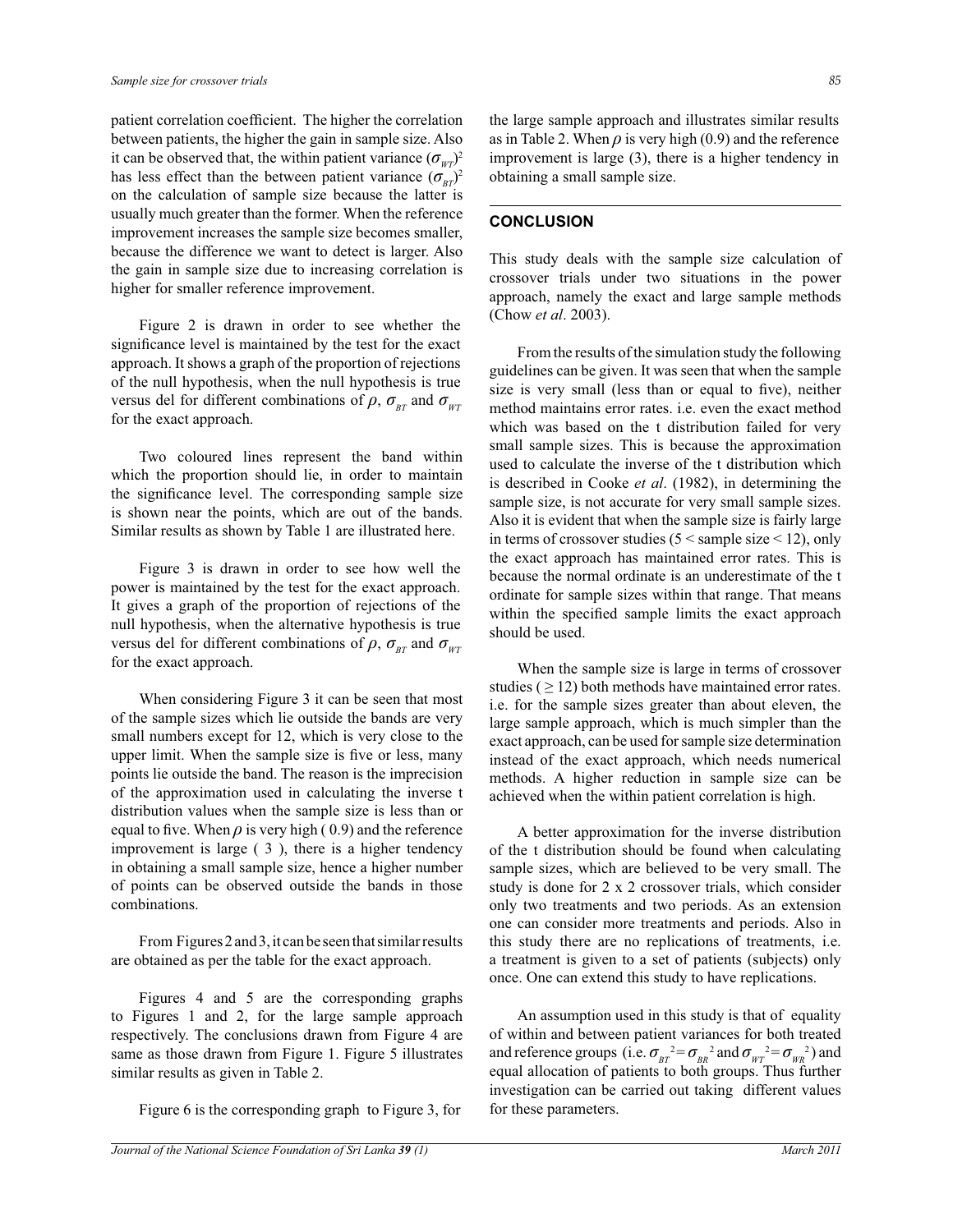

**Figure 1:** Graph of sample size versus delta for different combinations of  $\rho$ ,  $\sigma_{BT}$  and  $\sigma_{WT}$  for the exact approach



Figure 2: Graph of proportion of rejections of the null hypothesis, when the null hypothesis is true versus delta for different combinations of  $\rho$ ,  $\sigma_{BT}$  and  $\sigma_{WT}$  for the exact approach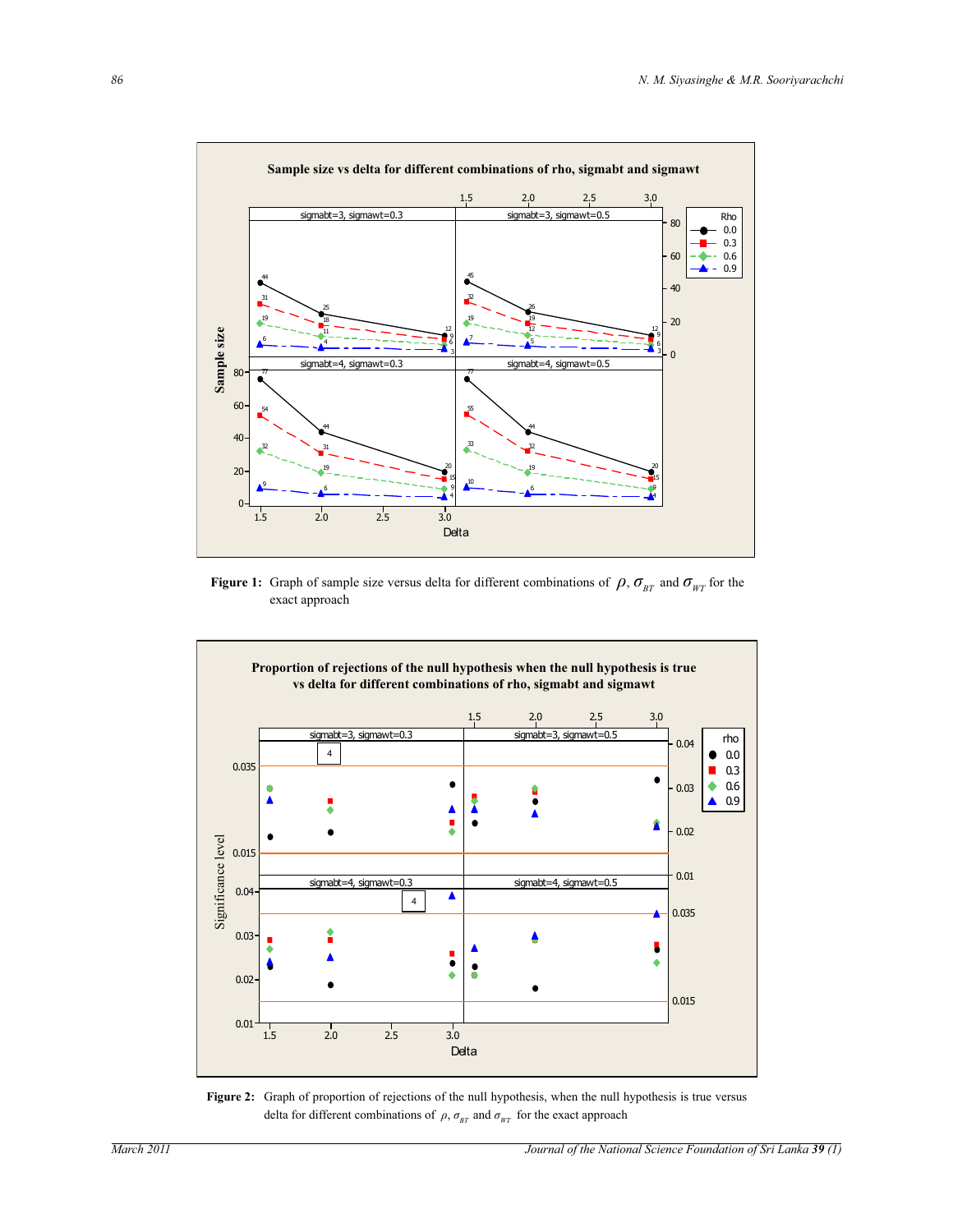Power Power 0.881

0.919

٠

0.96



4 4 4



**Figure 3:** Graph of proportion of rejections of the null hypothesis, when the alternative hypothesis is true versus delta for different combinations of  $\rho$ ,  $\sigma_{BT}$  and  $\sigma_{WT}$  for the exact approach



**Figure 4:** Graph of sample size versus delta for different combinations of  $\rho$ ,  $\sigma_{BT}$  and  $\sigma_{WT}$  for the large sample approach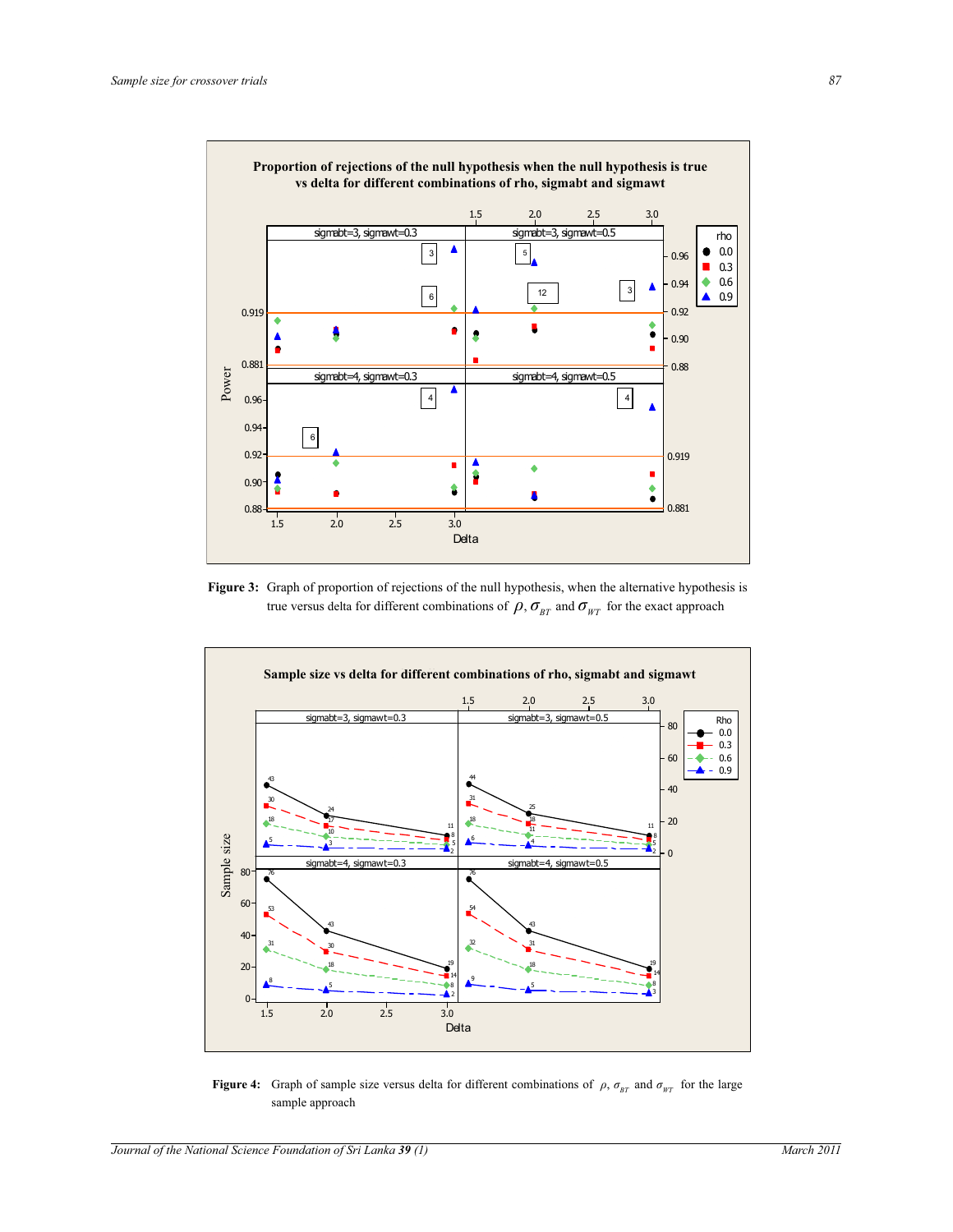

**Figure 5 :** Graph of proportion of rejections of the null hypothesis, when the null hypothesis is true versus delta for different combinations of  $\rho$ ,  $\sigma_{BT}$  and  $\sigma_{WT}$  for the large sample approach



**Figure 6:** Graph of proportion of rejections of the null hypothesis, when the alternative hypothesis is true versus delta for different combinations of  $\rho$ ,  $\sigma_{BT}$  and  $\sigma_{WT}$  for the large sample approach